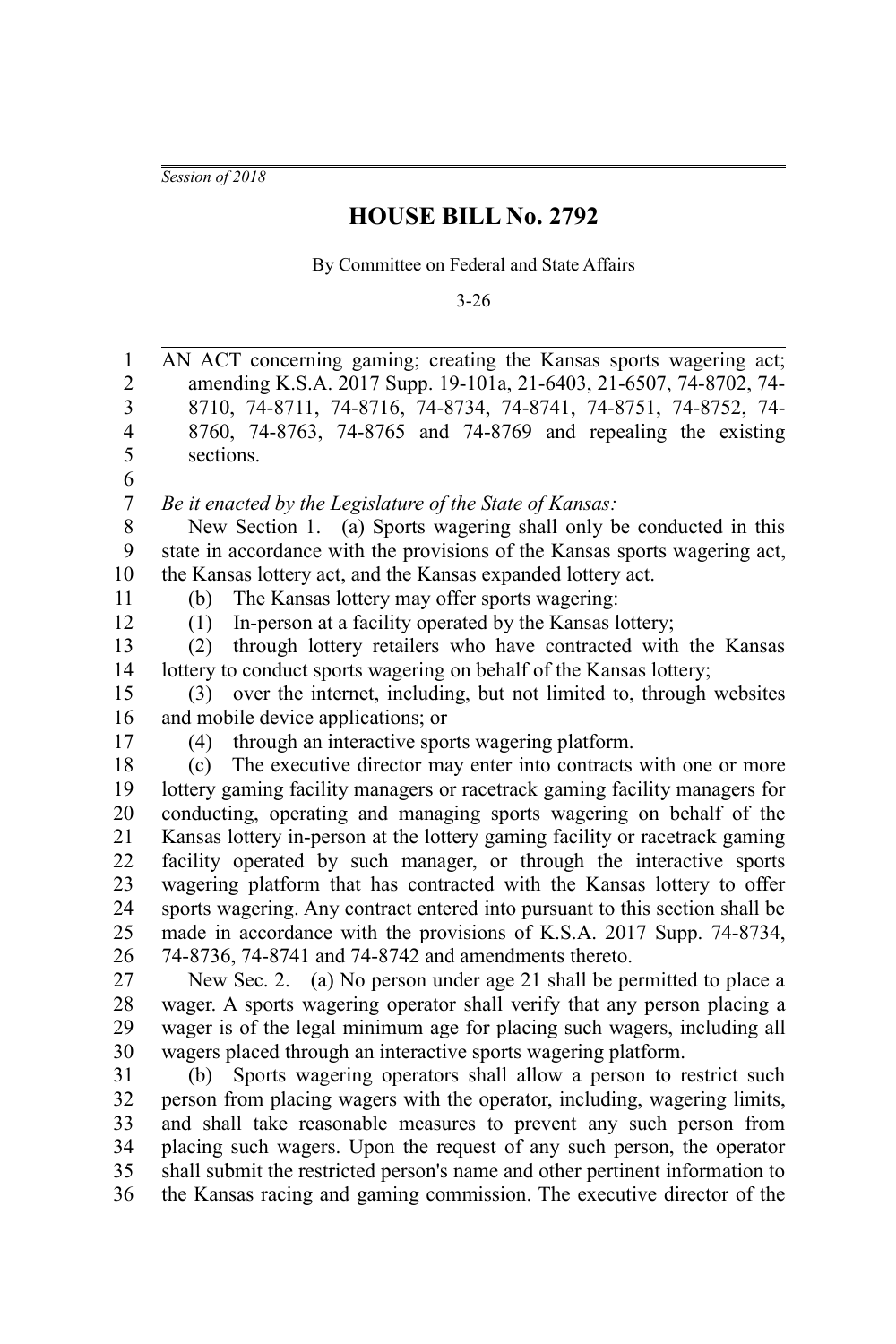commission may enter into a self-exclusion agreement with such person, 1

and disseminate such person's information to all other sports wagering operators. 2 3

(c) The executive director of the Kansas racing and gaming commission shall adopt rules and regulations regarding the advertisement for sports wagering. Such rules and regulations shall be adopted on or before January 1, 2019, and shall include, but not be limited to: 4 5 6 7

(1) Ensuring that advertisements do not target children and minors, or other persons who are ineligible to place wagers, or problem gamblers or other vulnerable persons, including limitations on the form, content, quantity, timing and location of such advertisements; 8 9 10 11

(2) disclosure of the identity of the sports wagering operator in all such advertisements; 12 13

(3) provision of the toll-free number for information and referral services for compulsive and problem gambling; and 14 15

(4) prohibitions on false, misleading or deceptive advertisements.

New Sec. 3. (a) Sports wagering operators shall use reasonable methods to: 17 18

(1) Prohibit the operator, and any directors, officers, owners and employees of the operator, and any relative living in the same household as such persons, from placing wagers with the operator; 19 20 21

(2) prohibit the interactive sports wagering platform, and any directors, officers, owners and employees of the platform, and any relative living in the same household as such persons, from placing wagers with the operator; 22 23 24 25

(3) prohibit athletes, coaches, referees, team owners, employees of a sports governing body or its member teams, and player and referee union personnel from placing wagers on any sporting event overseen by such sports governing body. In determining which persons are excluded from placing wagers under this paragraph, operators shall use publicly available information and any lists of such persons that the sports governing body may provide to the Kansas racing and gaming commission; 26 27 28 29 30 31 32

(4) prohibit any person with access to nonpublic confidential information held by the operator from placing wagers with the operator; 33 34

(5) prohibit persons from placing wagers as agents or proxies for other persons; and 35 36

(6) maintain the security of wagering data, customer data and other confidential information from unauthorized access and dissemination, provided, however, that nothing in this act shall preclude the use of internet or cloud-based hosting of such data and information or disclosure as required by court order, state or federal law or as otherwise required by this act. 37 38 39 40 41 42

43

16

(b) A sports governing body may notify the Kansas racing and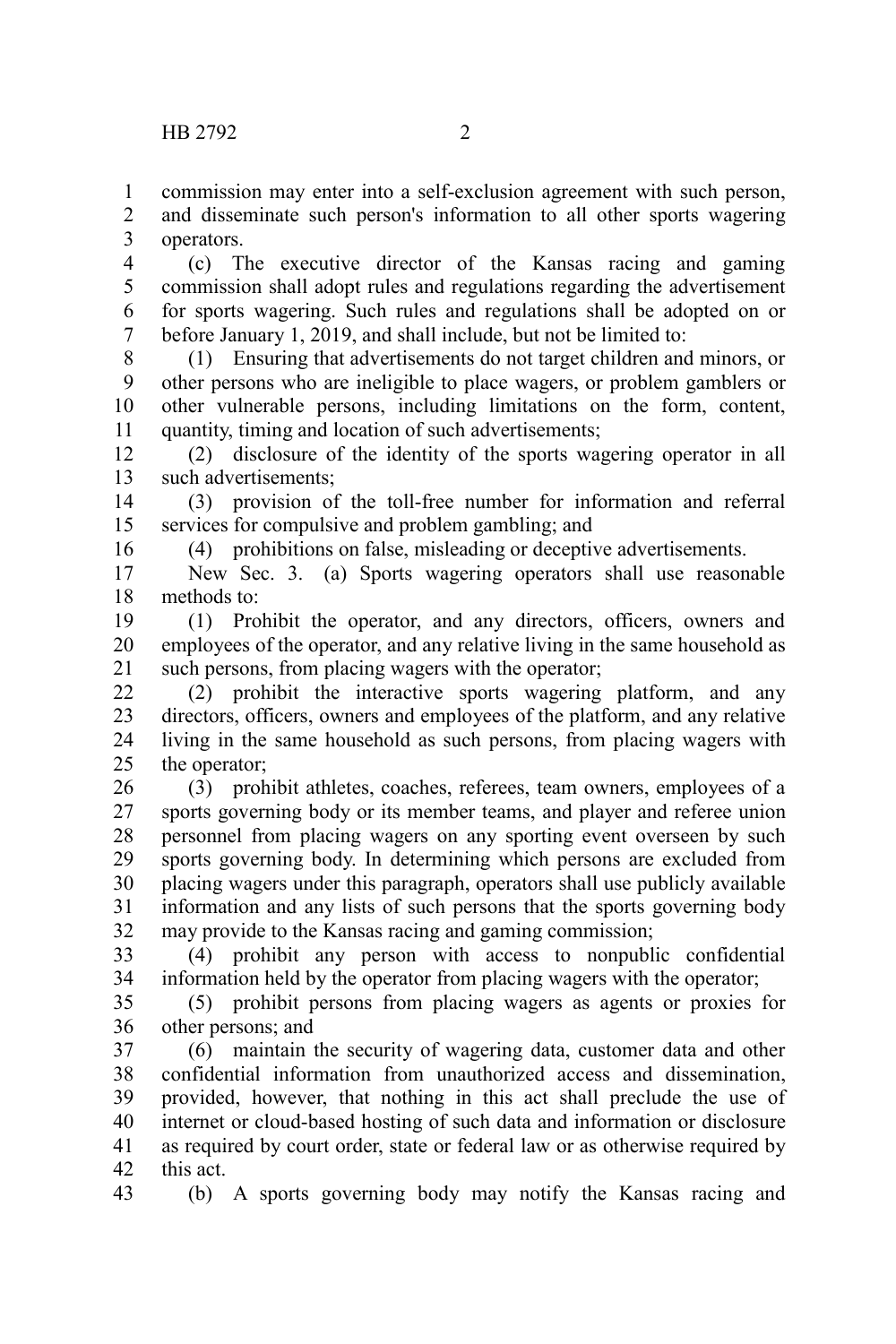gaming commission that it desires to restrict, limit or exclude wagering on its sporting events by providing notice in such form and manner as prescribed by the Kansas racing and gaming commission. Upon receiving such notice, the Kansas racing and gaming commission shall review the request in good faith, seek input from operators on such a request and, if deemed appropriate, the commission shall adopt rules and regulations to restrict sports wagering on such sports events. If the commission denies a request submitted pursuant to this section, the commission shall notify the sports governing body that submitted the request. Any sports governing body whose request is denied may appeal the decision of the commission in accordance with the Kansas administrative procedure act. Offering or taking wagers contrary to such published restrictions is a violation of this act. In the event that a request submitted pursuant to this section is submitted in response to an emergency situation, the executive director of the Kansas racing and gaming commission may temporarily prohibit the specific sports wager in question until the commission has the opportunity to review the request and adopt rules and regulations in accordance with this section. 1 2 3 4 5 6 7 8 9 10 11 12 13 14 15 16 17 18

(c) Sports wagering operators shall cooperate with any investigations conducted by the Kansas racing and gaming commission, sports governing bodies or law enforcement agencies, including, but not limited to, providing or facilitating the provision of account-level betting information and audio or video files relating to persons placing wagers. 19 20 21 22 23

(d) Sports wagering operators shall immediately report to the Kansas racing and gaming commission any information relating to: 24 25

(1) Criminal or disciplinary proceedings commenced against the sports wagering operator in connection with its operations; 26 27

(2) abnormal wagering activity or patterns that may indicate a concern with the integrity of a sporting event or events; 28 29

(3) any potential breach of the relevant sports governing body's internal rules and codes of conduct pertaining to sports wagering; 30 31

(4) any other conduct that corrupts a betting outcome of a sporting event or events for purposes of financial gain, including match fixing; and 32 33

(5) suspicious or illegal wagering activities, including use of funds derived from illegal activity, wagers to conceal or launder funds derived from illegal activity, using agents to place wagers and using false identification. 34 35 36 37

Sports wagering operators also shall immediately report information relating to conduct described in paragraphs (2), (3) and (4) to the relevant sports governing body. 38 39 40

(e) Information provided by a sports governing body to a sports wagering operator shall be confidential, and the operator shall not disclose such information or any portion thereof, unless disclosure is required by 41 42 43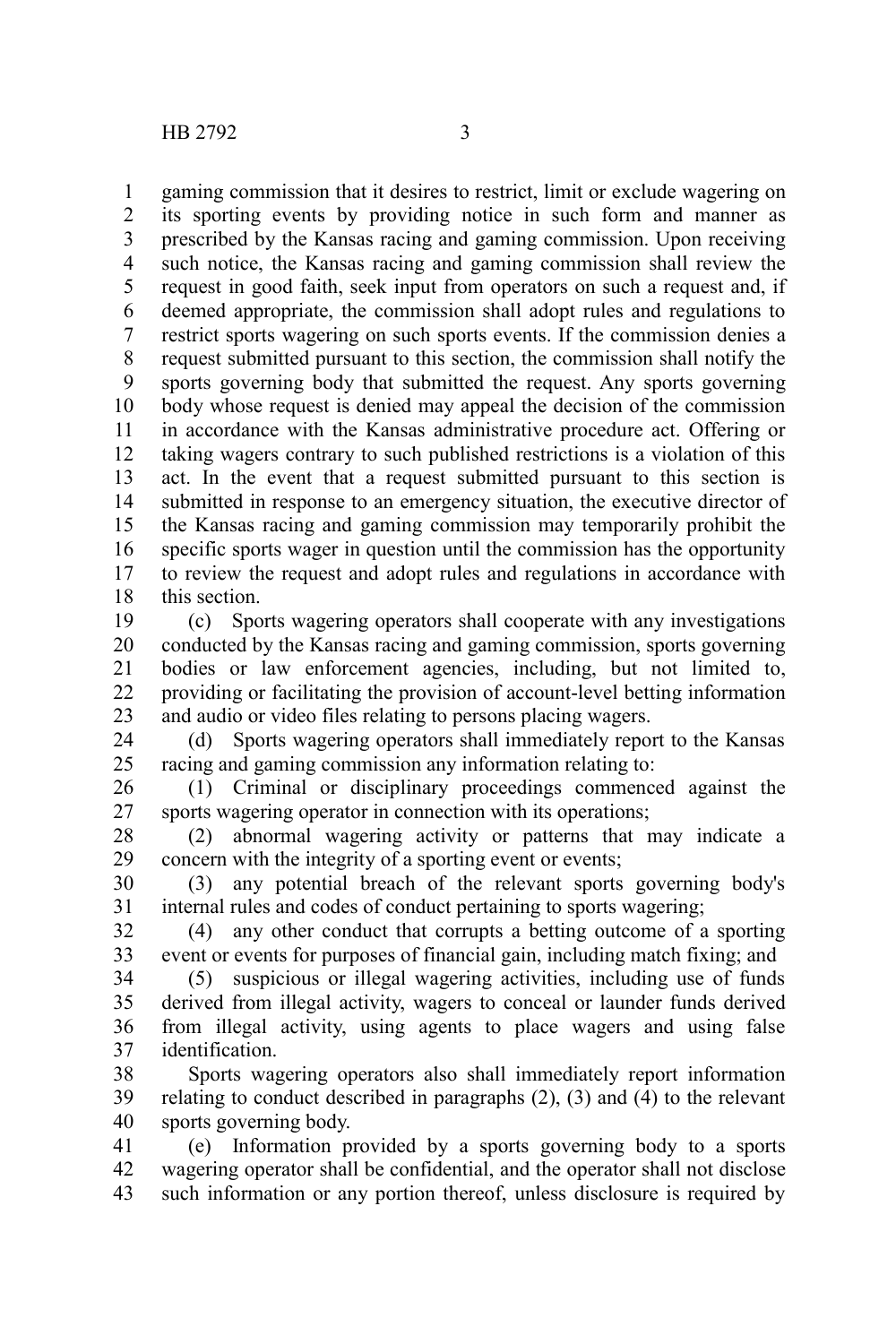this act, the Kansas racing and gaming commission, state or federal law or court order. 1 2

(f) Operators may use whatever data source such operator deems appropriate for determining the result of tier one sports wagers. Operators shall use only official league data for determining the result of all tier two sports wagers, provided the relevant sports governing body can provide a feed of official league data to the operator and makes such feed available for purchase by the operator on commercially reasonable terms. 3 4 5 6 7 8

New Sec. 4. A sports governing body shall have a cause of action against any person who knowingly engages in, facilitates or conceals conduct that intends to improperly influence a betting outcome of a sporting event for purposes of financial gain, in connection with betting or wagering on a sporting event. A sports governing body filing any such action may seek damages or other equitable relief. The provisions of this section shall not be construed as a limitation on or bar against any other claims a sports governing body may bring against such person, or any other claim a sports governing body may bring for injuries or damages arising out of the operation of sports wagering. 9 10 11 12 13 14 15 16 17 18

New Sec. 5. (a) Sports wagering operators shall maintain records of all bets and wagers placed, including personally identifiable information of the person placing the bet, the amount and type of bet, the time the bet was placed, the location of the bet, including the IP address, if applicable, the outcome of the bet, any records of abnormal betting activity and video camera recordings, in the case of in-person wagers, for at least three years after the sporting event occurs. An operator shall make such data available for inspection upon request by the Kansas racing and gaming commission or as required by court order. 19 20 21 22 23 24 25 26 27

(b) If a sports governing body has notified the Kansas racing and gaming commission that real-time information sharing for wagers placed on its sporting events is necessary and desirable, sports wagering operators shall share in real time the information required to be retained pursuant to subsection (a), except video camera recordings, with the sports governing body, or its designee, with respect to wagers on its sporting events. Any information provided pursuant to this subsection shall not contain any personally identifiable information. 28 29 30 31 32 33 34 35

(c) The Kansas racing and gaming commission shall cooperate with a sports governing body and sports wagering operators to ensure the timely, efficient and accurate sharing of information. 36 37 38

New Sec. 6. (a) On July 1, October 1, January 1 and April 1 of each year, or as soon thereafter as sufficient moneys are available, each sports wagering operator shall remit a sport betting right and integrity fee to each sports governing body with authority over a sporting event on which bets were placed through such operator in the immediately preceding calendar 39 40 41 42 43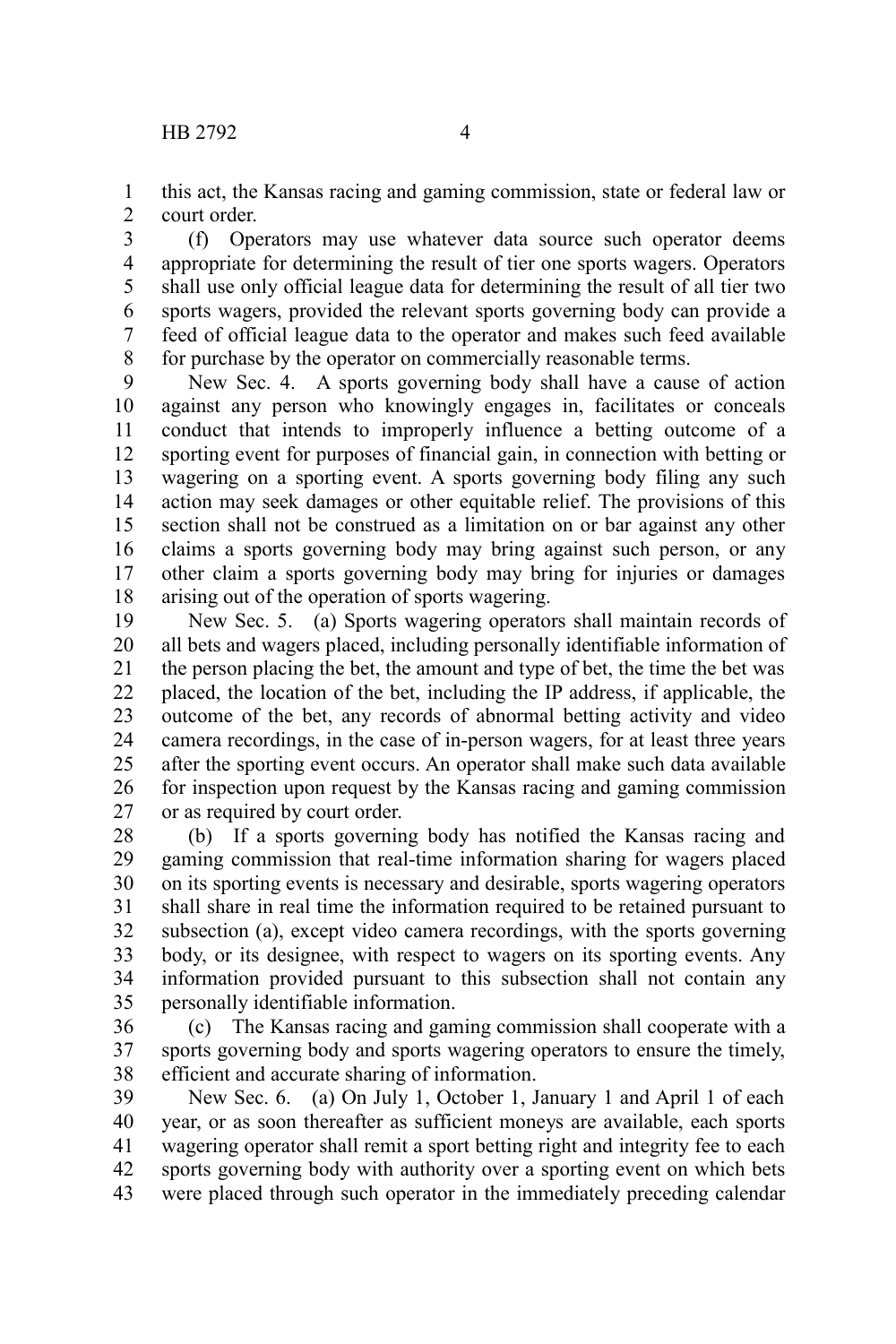quarter. The fee required by this section shall be in an amount equal to 0.25% of the aggregate amount wagered on sporting events conducted under the authority of the sports governing body during the immediately preceding calendar quarter. 1 2 3 4

(b) For purposes of this section, "aggregate amount wagered" means an amount equal to the total of all wagers placed with a sports wagering operator on sporting events that are not attributable to prohibited sports events. 5 6 7 8

New Sec. 7. (a) There is hereby established in the state treasury the sports wagering receipts fund. Separate accounts shall be maintained in such fund for receipt of moneys from sports wagering conducted by the Kansas lottery and each lottery gaming facility manager and racetrack gaming facility manager. All expenditures from the fund shall be made in accordance with appropriation acts upon warrants of the director of accounts and reports issued pursuant to vouchers approved by the executive director for the purposes set forth in this act. 9 10 11 12 13 14 15 16

(b) All revenues from sports wagering conducted by the Kansas lottery shall be remitted to the state treasurer and deposited in the lottery operating fund in accordance with K.S.A. 74-8711, and amendments thereto. 17 18 19 20

(c) (1) All revenues from sports wagering conducted by lottery gaming facility managers and racetrack gaming facility managers shall be paid daily and electronically to the executive director. The executive director shall remit all moneys received therefrom to the state treasurer in accordance with K.S.A. 75-4215, and amendments thereto. Upon receipt of the remittance, the state treasurer shall deposit the entire amount in the state treasury and credit it to the respective account maintained for the lottery gaming facility manager or racetrack gaming facility manager in the expanded lottery receipts fund, established by K.S.A. 2017 Supp. 74- 8766, and amendments thereto. 21 22 23 24 25 26 27 28 29 30

(2) The executive director shall certify weekly to the director of accounts and reports the percentages or amounts to be transferred from each account maintained in the expanded lottery receipts fund to the expanded lottery act revenues fund, as provided by the lottery gaming facility management contract or racetrack gaming facility management contract. Upon receipt of the certification, the director of accounts and reports shall transfer amounts from each such account in accordance with the certification of the executive director. Once each month, the executive director shall cause amounts from each such account to be paid to lottery gaming facility managers in accordance with the lottery gaming facility management contract and to racetrack gaming facility managers in accordance with the racetrack gaming facility management contract. 31 32 33 34 35 36 37 38 39 40 41 42

New Sec. 8. (a) The provisions of sections 1 through 8, and 43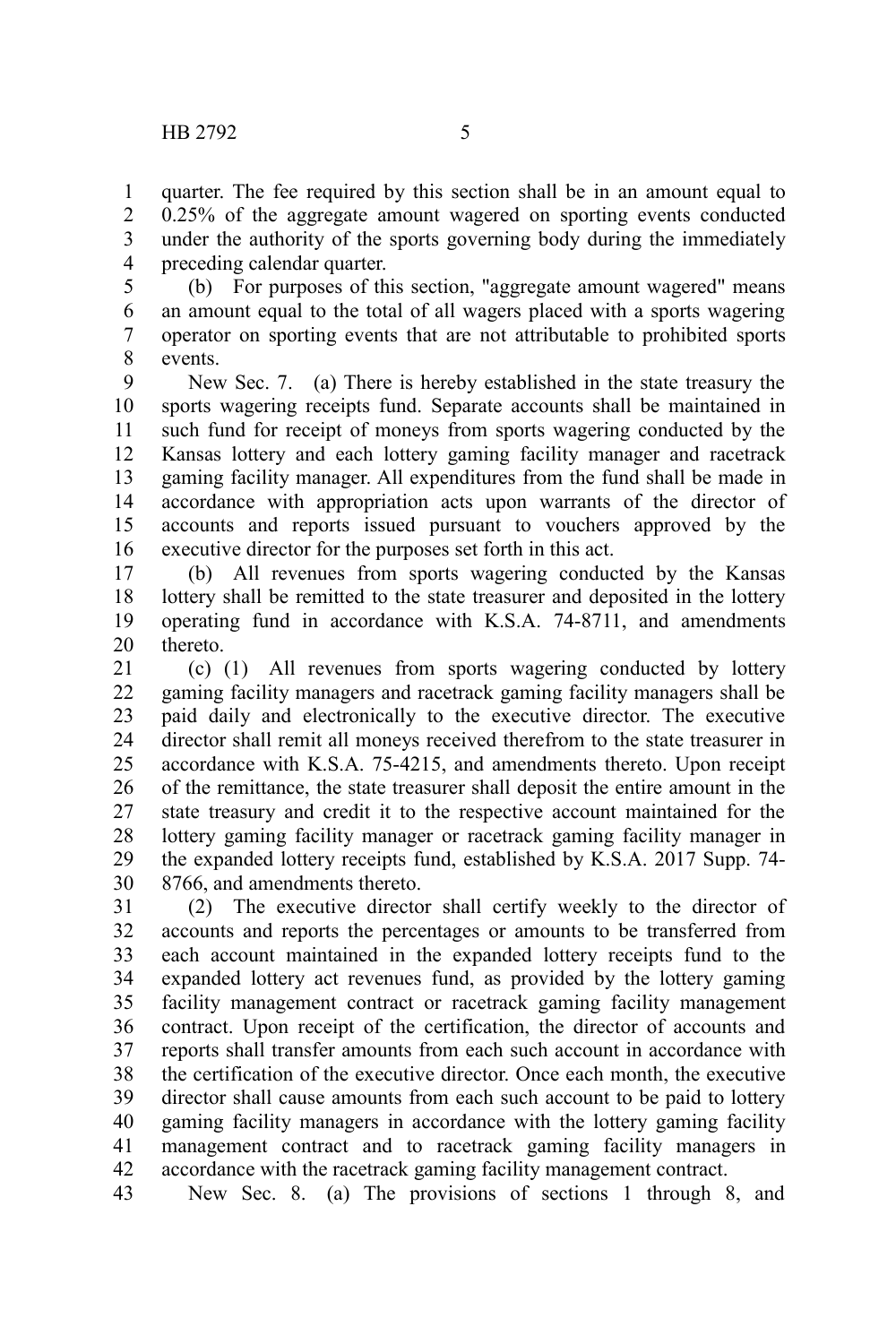amendments thereto, shall be known and may be cited as the Kansas sports wagering act. 1 2

(b) The provisions of the Kansas sports wagering act shall be part of and supplemental to the Kansas lottery act. 3 4

5

(c) If any provision of this act or the application thereof to any person or circumstance is held invalid, the invalidity shall not affect any other provision or application of the act that can be given effect without the invalid provision or application. 6 7 8

Sec. 9. K.S.A. 2017 Supp. 19-101a is hereby amended to read as follows: 19-101a. (a) The board of county commissioners may transact all county business and perform all powers of local legislation and administration it deems appropriate, subject only to the following limitations, restrictions or prohibitions: 9 10 11 12 13

(1) Counties shall be subject to all acts of the legislature which apply uniformly to all counties. 14 15

16

(2) Counties may not affect the courts located therein.

(3) Counties shall be subject to acts of the legislature prescribing limits of indebtedness. 17 18

(4) In the exercise of powers of local legislation and administration authorized under provisions of this section, the home rule power conferred on cities to determine their local affairs and government shall not be superseded or impaired without the consent of the governing body of each city within a county which may be affected. 19 20 21 22 23

(5) Counties may not legislate on social welfare administered under state law enacted pursuant to or in conformity with public law No. 271 – 74<sup>th</sup> congress, or amendments thereof. 24 25 26

(6) Counties shall be subject to all acts of the legislature concerning elections, election commissioners and officers and their duties as such officers and the election of county officers. 27 28 29

(7) Counties shall be subject to the limitations and prohibitions imposed under K.S.A. 12-187<del> to</del> *through* 12-195, inclusive, and amendments thereto, prescribing limitations upon the levy of retailers' sales taxes by counties. 30 31 32 33

(8) Counties may not exempt from or effect changes in statutes made nonuniform in application solely by reason of authorizing exceptions for counties having adopted a charter for county government. 34 35 36

(9) No county may levy ad valorem taxes under the authority of this section upon real property located within any redevelopment project area established under the authority of K.S.A. 12-1772, and amendments thereto, unless the resolution authorizing the same specifically authorized a portion of the proceeds of such levy to be used to pay the principal of and interest upon bonds issued by a city under the authority of K.S.A. 12- 1774, and amendments thereto. 37 38 39 40 41 42 43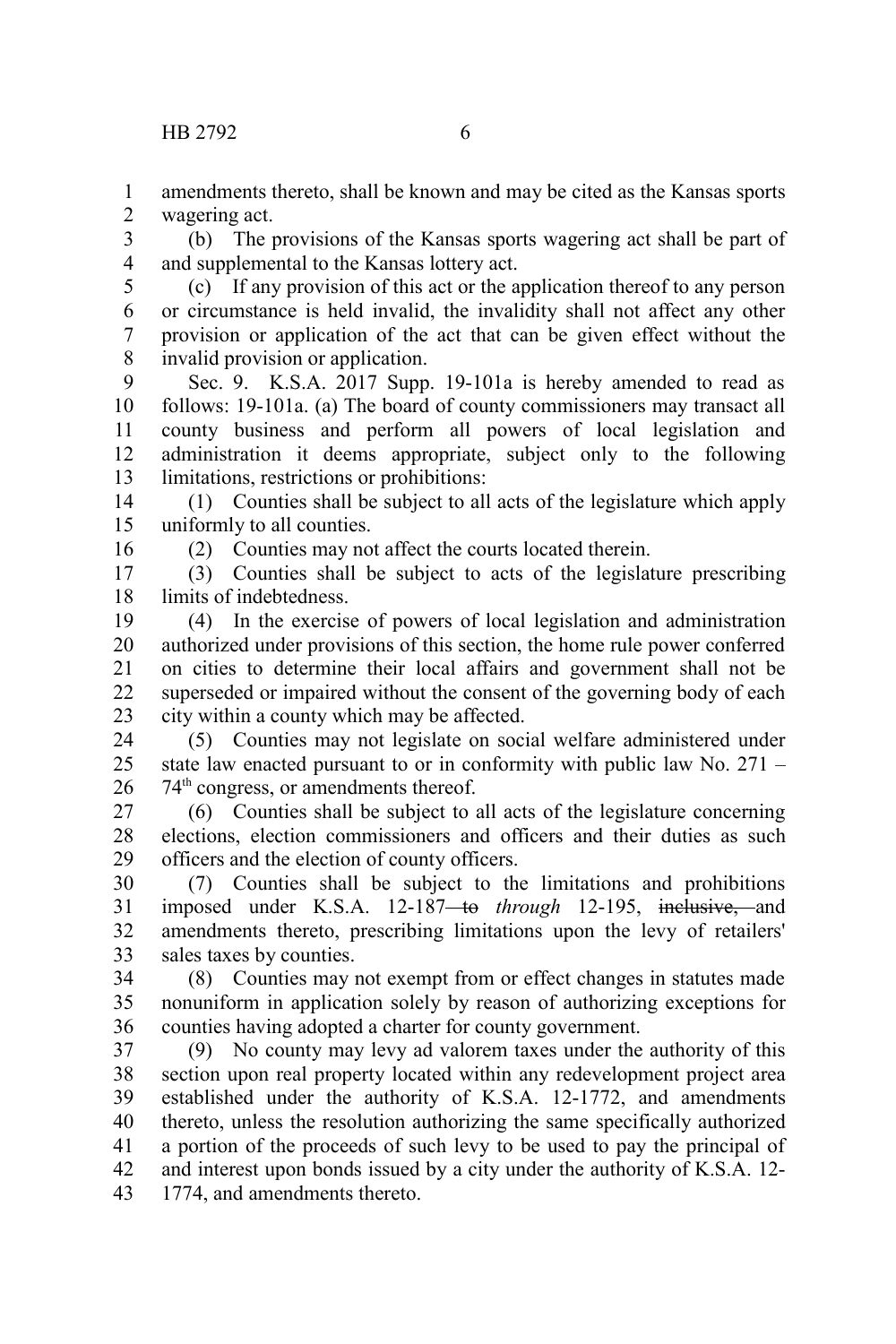(10) Counties shall have no power under this section to exempt from any statute authorizing or requiring the levy of taxes and providing substitute and additional provisions on the same subject, unless the resolution authorizing the same specifically provides for a portion of the proceeds of such levy to be used to pay a portion of the principal and interest on bonds issued by cities under the authority of K.S.A. 12-1774, and amendments thereto. 1 2 3 4 5 6 7

(11) Counties may not exempt from or effect changes in the provisions of K.S.A. 19-4601 through 19-4625, and amendments thereto. 8 9

(12) Except as otherwise specifically authorized by K.S.A. 12-1,101 through 12-1,109, and amendments thereto, counties may not levy and collect taxes on incomes from whatever source derived. 10 11 12

(13) Counties may not exempt from or effect changes in K.S.A. 19- 430, and amendments thereto. 13 14

(14) Counties may not exempt from or effect changes in K.S.A. 19- 302, 19-502b, 19-503, 19-805 or 19-1202, and amendments thereto. 15 16

(15) Counties may not exempt from or effect changes in K.S.A. 19- 15,139, 19-15,140 and 19-15,141, and amendments thereto. 17 18

(16) Counties may not exempt from or effect changes in the provisions of K.S.A. 12-1223, 12-1225, 12-1225a, 12-1225b, 12-1225c and 12-1226, and amendments thereto, or the provisions of K.S.A. 12- 1260 through 12-1270 and 12-1276, and amendments thereto. 19 20 21 22

(17) Counties may not exempt from or effect changes in the provisions of K.S.A. 19-211, and amendments thereto. 23 24

(18) Counties may not exempt from or effect changes in the provisions of K.S.A. 19-4001 through 19-4015, and amendments thereto. 25 26

(19) Counties may not regulate the production or drilling of any oil or gas well in any manner which would result in the duplication of regulation by the state corporation commission and the Kansas department of health and environment pursuant to chapter 55 and chapter 65 of the Kansas Statutes Annotated, and amendments thereto, and any rules and regulations adopted pursuant thereto. Counties may not require any license or permit for the drilling or production of oil and gas wells. Counties may not impose any fee or charge for the drilling or production of any oil or gas well. 27 28 29 30 31 32 33 34 35

(20) Counties may not exempt from or effect changes in K.S.A. 79- 41a04, and amendments thereto. 36 37

(21) Counties may not exempt from or effect changes in K.S.A. 79- 1611, and amendments thereto. 38 39

(22) Counties may not exempt from or effect changes in K.S.A. 79- 1494, and amendments thereto. 40 41

(23) Counties may not exempt from or effect changes in subsection (b) of K.S.A. 19-202*(b)*, and amendments thereto. 42 43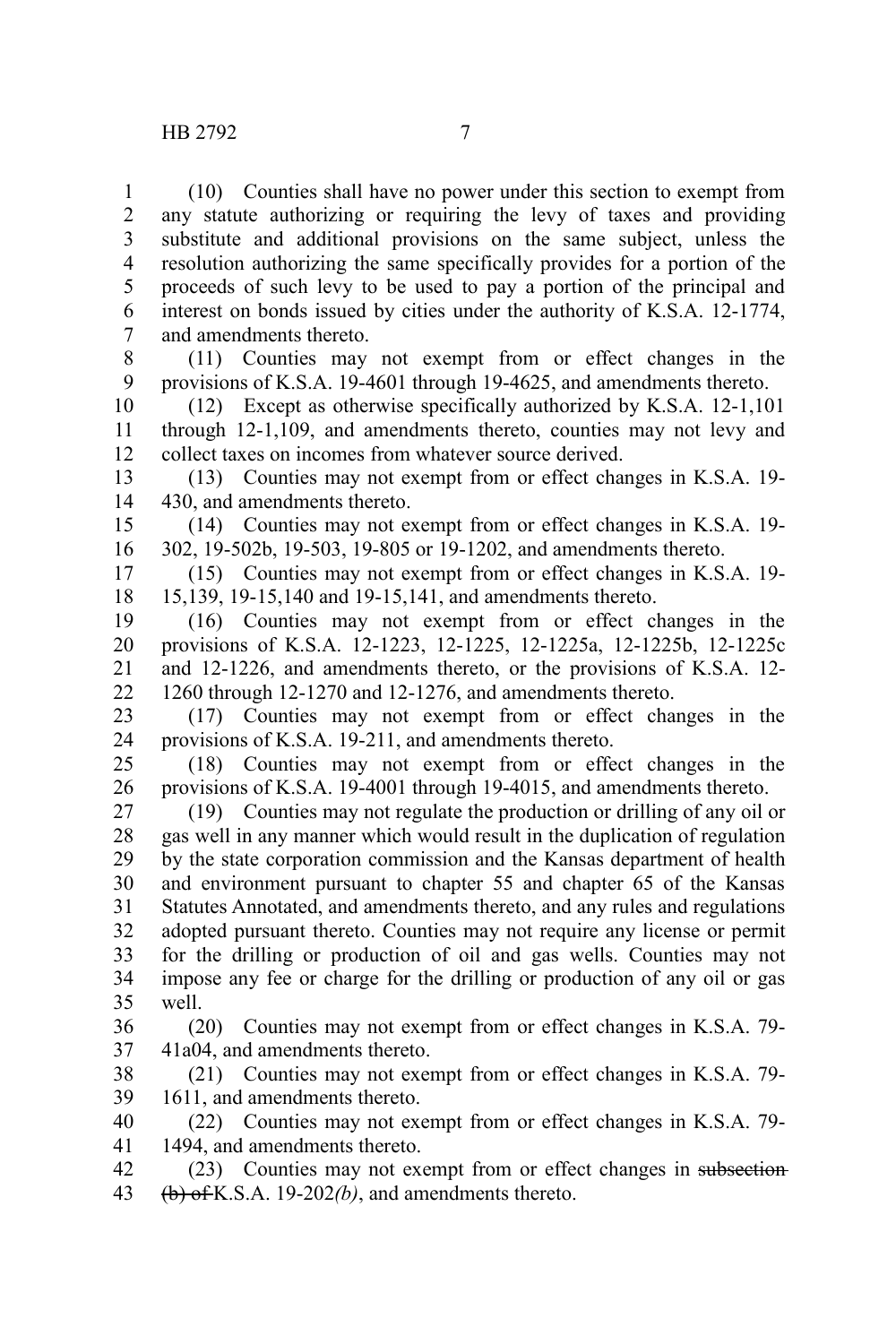1

(24) Counties may not exempt from or effect changes in subsection

(b) of K.S.A. 19-204*(b)*, and amendments thereto. (25) Counties may not levy or impose an excise, severance or any other tax in the nature of an excise tax upon the physical severance and production of any mineral or other material from the earth or water. (26) Counties may not exempt from or effect changes in K.S.A. 79- 2017 or 79-2101, and amendments thereto. (27) Counties may not exempt from or effect changes in K.S.A. 2- 3302, 2-3305, 2-3307, 2-3318, 17-5904, 17-5908, 47-1219, 65-171d, 65- 2 3 4 5 6 7 8 9

1,178 through 65-1,199, 65-3001 through 65-3028, and amendments thereto. 10 11

(28) Counties may not exempt from or effect changes in K.S.A. 2017 Supp. 80-121, and amendments thereto. 12 13

(29) Counties may not exempt from or effect changes in K.S.A. 19- 228, and amendments thereto. 14 15

- (30) Counties may not exempt from or effect changes in the wireless enhanced 911 act, in the VoIP enhanced 911 act or in the provisions of K.S.A. 12-5301 through 12-5308, and amendments thereto. 16 17 18
- (31) Counties may not exempt from or effect changes in K.S.A. 2017 Supp. 26-601, and amendments thereto. 19 20

(32) (A) Counties may not exempt from or effect changes in the Kansas liquor control act except as provided by paragraph (B). 21 22

(B) Counties may adopt resolutions which are not in conflict with the Kansas liquor control act. 23 24

(33) (A) Counties may not exempt from or effect changes in the Kansas cereal malt beverage act except as provided by paragraph (B). 25 26

(B) Counties may adopt resolutions which are not in conflict with the Kansas cereal malt beverage act. 27 28

(34) Counties may not exempt from or effect changes in the Kansas lottery act*, the Kansas expanded lottery act or the Kansas sports wagering act*. 29 30 31

(35) Counties may not exempt from or effect changes in the Kansas expanded lottery act. 32 33

(36)*(35)* Counties may neither exempt from nor effect changes to the eminent domain procedure act. 34 35

(37)*(36)* Any county granted authority pursuant to the provisions of K.S.A. 19-5001 through 19-5005, and amendments thereto, shall be subject to the limitations and prohibitions imposed under K.S.A. 19-5001 through 19-5005, and amendments thereto. 36 37 38 39

(38)*(37)* Except as otherwise specifically authorized by K.S.A. 19- 5001 through 19-5005, and amendments thereto, counties may not exercise any authority granted pursuant to K.S.A. 19-5001 through 19-5005, and amendments thereto, including the imposition or levy of any retailers' sales 40 41 42 43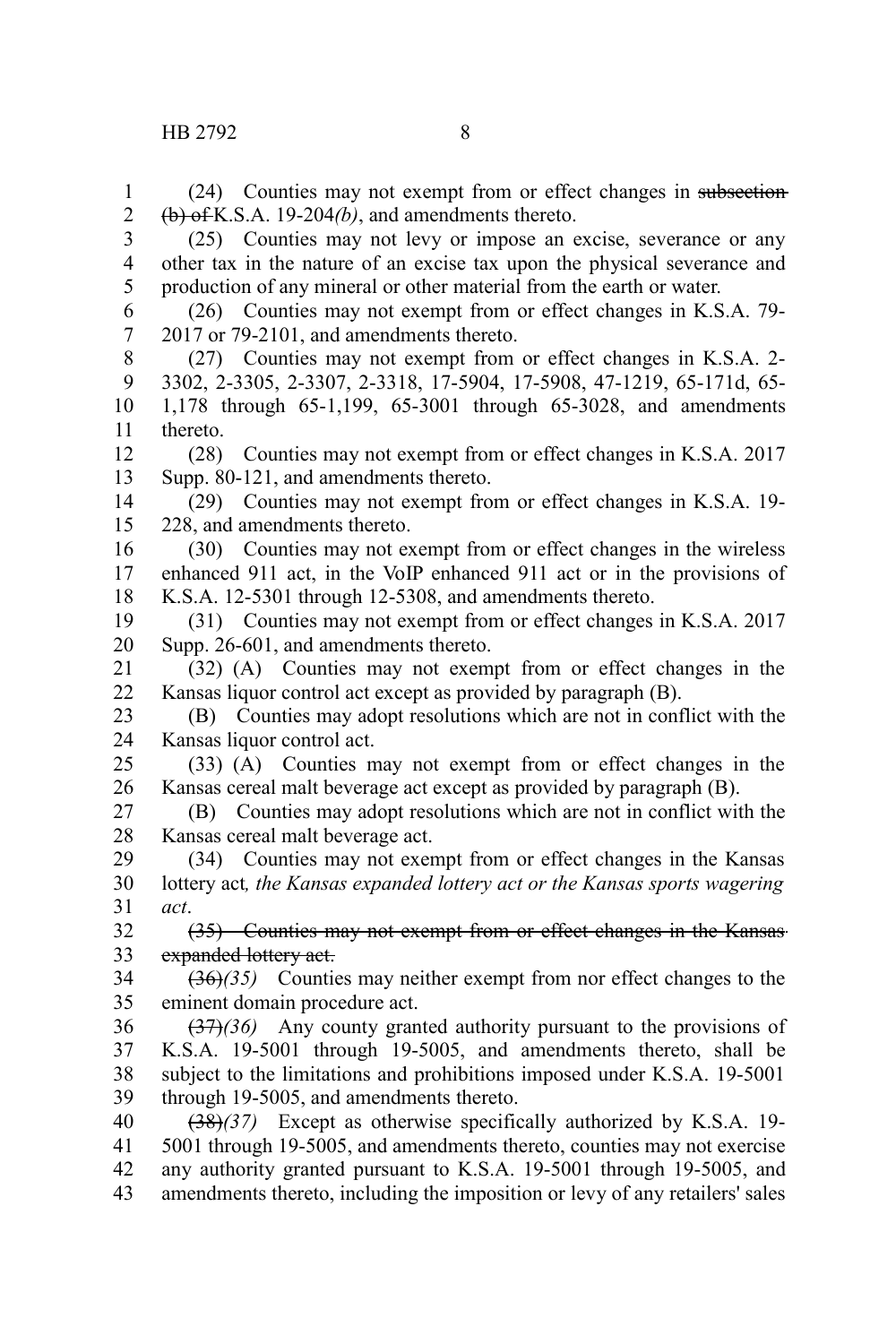tax. 1

(b) Counties shall apply the powers of local legislation granted in subsection (a) by resolution of the board of county commissioners. If no statutory authority exists for such local legislation other than that set forth in subsection (a) and the local legislation proposed under the authority of such subsection is not contrary to any act of the legislature, such local legislation shall become effective upon passage of a resolution of the board and publication in the official county newspaper. If the legislation proposed by the board under authority of subsection (a) is contrary to an act of the legislature which is applicable to the particular county but not uniformly applicable to all counties, such legislation shall become effective by passage of a charter resolution in the manner provided in K.S.A. 19-101b, and amendments thereto. 2 3 4 5 6 7 8 9 10 11 12 13

(c) Any resolution adopted by a county which conflicts with the restrictions in subsection (a) is null and void. 14 15

Sec. 10. K.S.A. 2017 Supp. 21-6403 is hereby amended to read as follows: 21-6403. As used in K.S.A. 2017 Supp. 21-6403 through 21- 6409, and amendments thereto: 16 17 18

(a) "Bet" means a bargain in which the parties agree that, dependent upon chance, one stands to win or lose something of value specified in the agreement. A bet does not include: 19 20 21

(1) Bona fide business transactions which are valid under the law of contracts including, but not limited to, contracts for the purchase or sale at a future date of securities or other commodities, and agreements to compensation for loss caused by the happening of the chance including, but not limited to, contracts of indemnity or guaranty and life or health and accident insurance;  $22$ 23 24 25 26 27

(2) offers of purses, prizes or premiums to the actual contestants in any bona fide contest for the determination of skill, speed, strength or endurance or to the bona fide owners of animals or vehicles entered in such a contest: 28 29 30 31

32

(3) a lottery as defined in this section;

(4) any bingo game by or for participants managed, operated or conducted in accordance with the laws of the state of Kansas by an organization licensed by the state of Kansas to manage, operate or conduct games of bingo; 33 34 35 36 37

(5) a lottery operated by the state pursuant to the Kansas lottery act;

(6) any system of parimutuel wagering managed, operated and conducted in accordance with the Kansas parimutuel racing act; 38 39

(7) tribal gaming; 40

(8) charitable raffles as defined by K.S.A. 2017 Supp. 75-5173, and amendments thereto:-or 41 42

(9) a fantasy sports league as defined in this section; *or* 43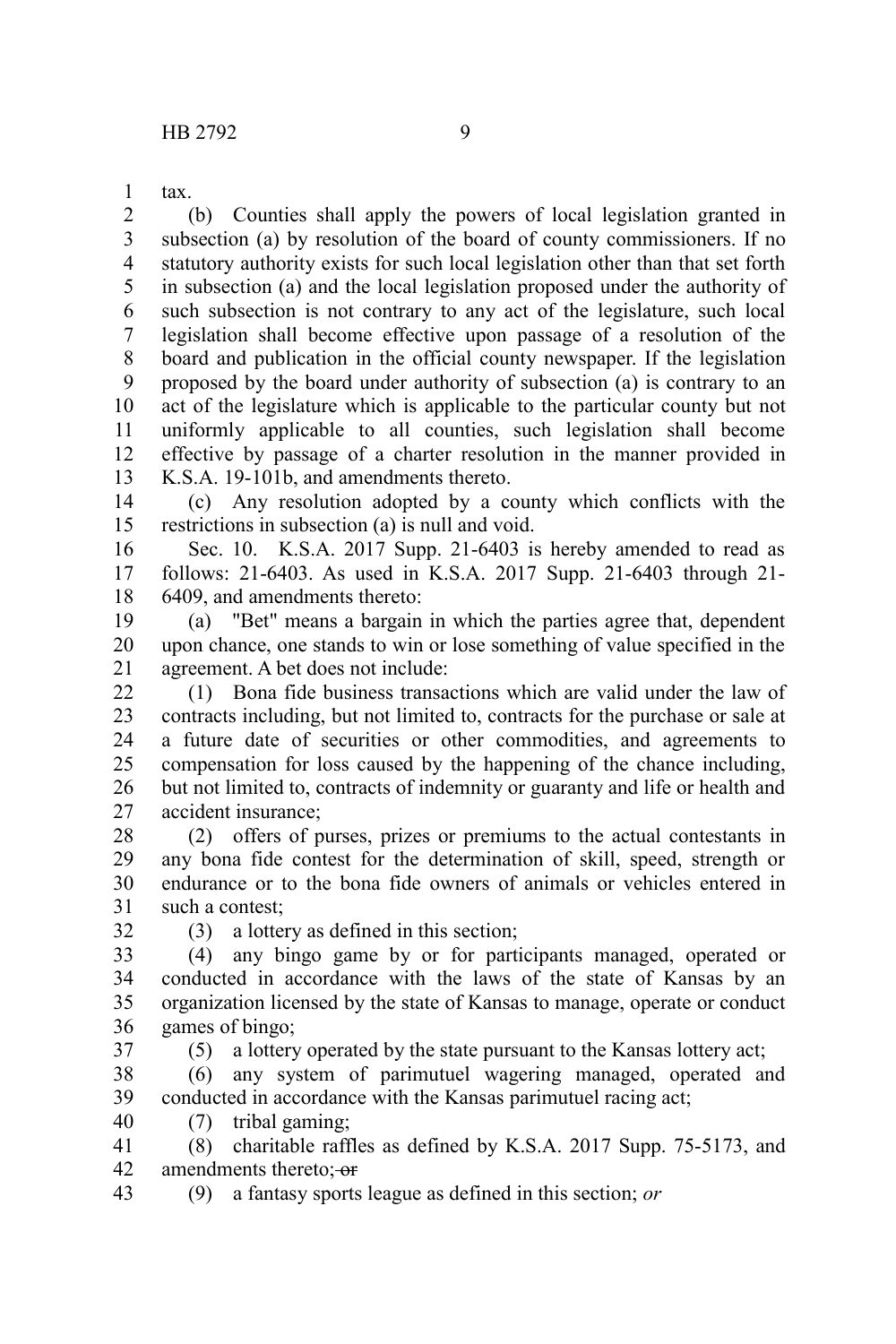*(10) sports wagering, as defined in K.S.A. 74-8702, and amendments thereto;* 1 2

(b) "lottery" means an enterprise wherein for a consideration the participants are given an opportunity to win a prize, the award of which is determined by chance. A lottery does not include: 3 4 5

(1) A lottery operated by the state pursuant to the Kansas lottery act; or 6 7

(2) tribal gaming;

8

(c) "consideration" means anything which is a commercial or financial advantage to the promoter or a disadvantage to any participant. Mere registration without purchase of goods or services; personal attendance at places or events, without payment of an admission price or fee; listening to or watching radio and television programs; answering the telephone or making a telephone call and acts of like nature are not consideration. "Consideration" shall not include sums of money paid by or for: 9 10 11 12 13 14 15 16

(1) Participants in any bingo game managed, operated or conducted in accordance with the laws of the state of Kansas by any bona fide nonprofit religious, charitable, fraternal, educational or veteran organization licensed to manage, operate or conduct bingo games under the laws of the state of Kansas and it shall be conclusively presumed that such sums paid by or for such participants were intended by such participants to be for the benefit of the sponsoring organizations for the use of such sponsoring organizations in furthering the purposes of such sponsoring organizations, as set forth in the appropriate paragraphs of section 501(c) or (d) of the internal revenue code of 1986 and as set forth in K.S.A. 79-4701, and amendments thereto; 17 18 19 20 21 22 23 24 25 26 27

(2) participants in any lottery operated by the state pursuant to the Kansas lottery act; 28 29

(3) participants in any system of parimutuel wagering managed, operated and conducted in accordance with the Kansas parimutuel racing act; or 30 31 32

33

(4) a person to participate in tribal gaming;

(d) "fantasy sports league" means any fantasy or simulation sports game or contest in which no fantasy or simulation sports team is based on the current membership of an actual team that is a member of an amateur or professional sports organization and that meets the following conditions: 34 35 36 37 38

(1) All prizes and awards offered to winning participants are established and made known to the participants in advance of the game or contest and their value is not determined by the number of participants or the amount of any fees paid by those participants; 39 40 41 42

(2) all winning outcomes reflect the relative knowledge and skill of 43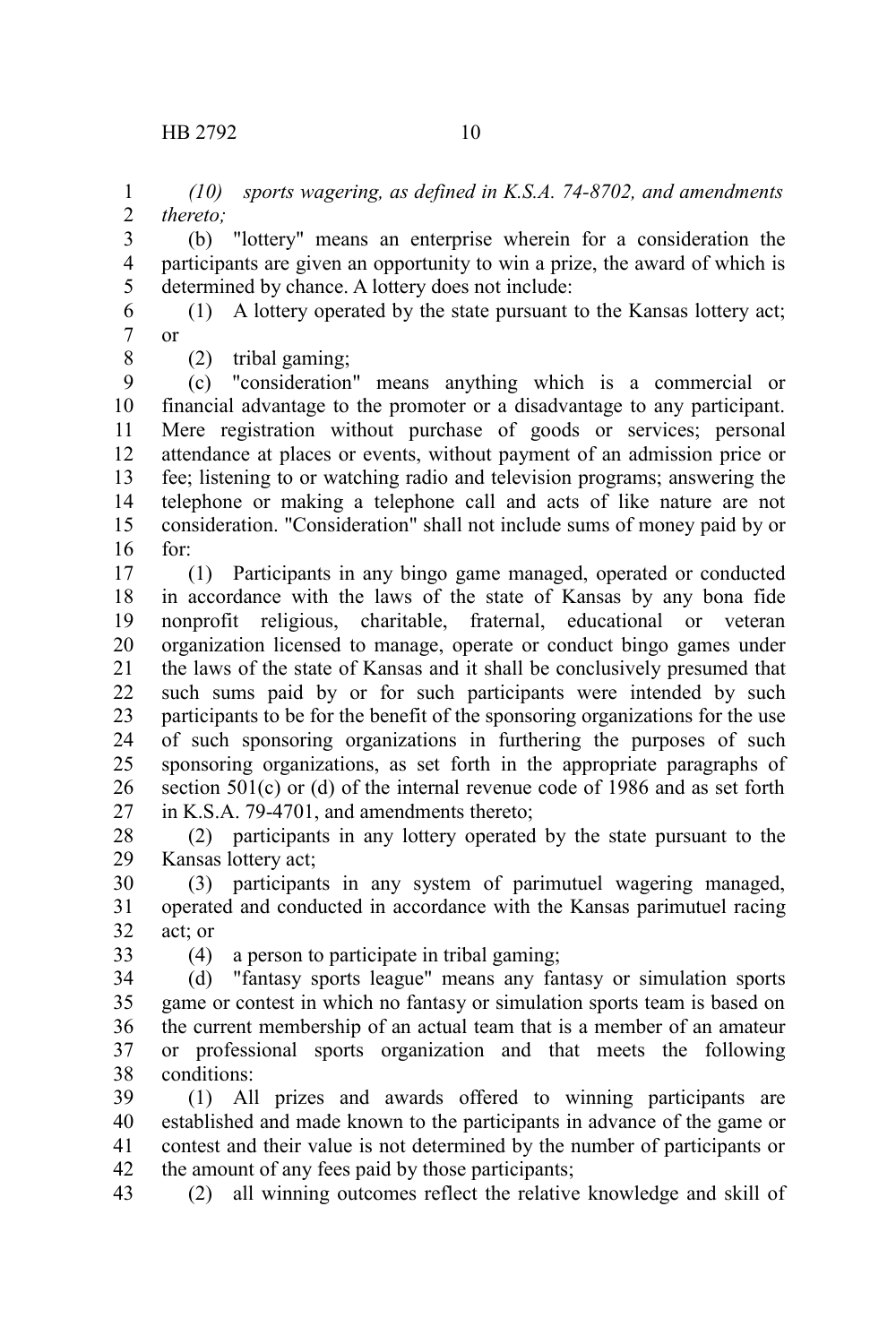the participants and are determined predominantly by accumulated statistical results of the performance of individual athletes in multiple realworld sporting events; and 1 2 3

4

9

(3) no winning outcome is based:

(A) On the score, point spread or any performance or performances of any single real-world team or any combination of such teams; or 5 6

(B) solely on any single performance of an individual athlete in any single real-world sporting event. 7 8

(e) (1) "gambling device" means any:

(A) So-called "slot machine" or any other machine, mechanical device, electronic device or other contrivance an essential part of which is a drum or reel with insignia thereon, and: 10 11 12

(i) Which when operated may deliver, as the result of chance, any money or property; or 13 14

(ii) by the operation of which a person may become entitled to receive, as the result of chance, any money or property; 15 16

(B) other machine, mechanical device, electronic device or other contrivance including, but not limited to, roulette wheels and similar devices, which are equipped with or designed to accommodate the addition of a mechanism that enables accumulated credits to be removed, is equipped with or designed to accommodate a mechanism to record the number of credits removed or is otherwise designed, manufactured or altered primarily for use in connection with gambling, and: 17 18 19 20 21 22 23

(i) Which when operated may deliver, as the result of chance, any money or property; or 24 25

(ii) by the operation of which a person may become entitled to receive, as the result of chance, any money or property; 26 27

(C) subassembly or essential part intended to be used in connection with any such machine, mechanical device, electronic device or other contrivance, but which is not attached to any such machine, mechanical device, electronic device or other contrivance as a constituent part; or 28 29 30 31

(D) any token, chip, paper, receipt or other document which evidences, purports to evidence or is designed to evidence participation in a lottery or the making of a bet. 32 33 34

The fact that the prize is not automatically paid by the device does not affect its character as a gambling device. 35 36

37

(2) "Gambling device" shall not include:

(A) Any machine, mechanical device, electronic device or other contrivance used or for use by a licensee of the Kansas racing commission as authorized by law and rules and regulations adopted by the commission or by the Kansas lottery or Kansas lottery retailers as authorized by law and rules and regulations adopted by the Kansas lottery commission; 38 39 40 41 42

(B) any machine, mechanical device, electronic device or other 43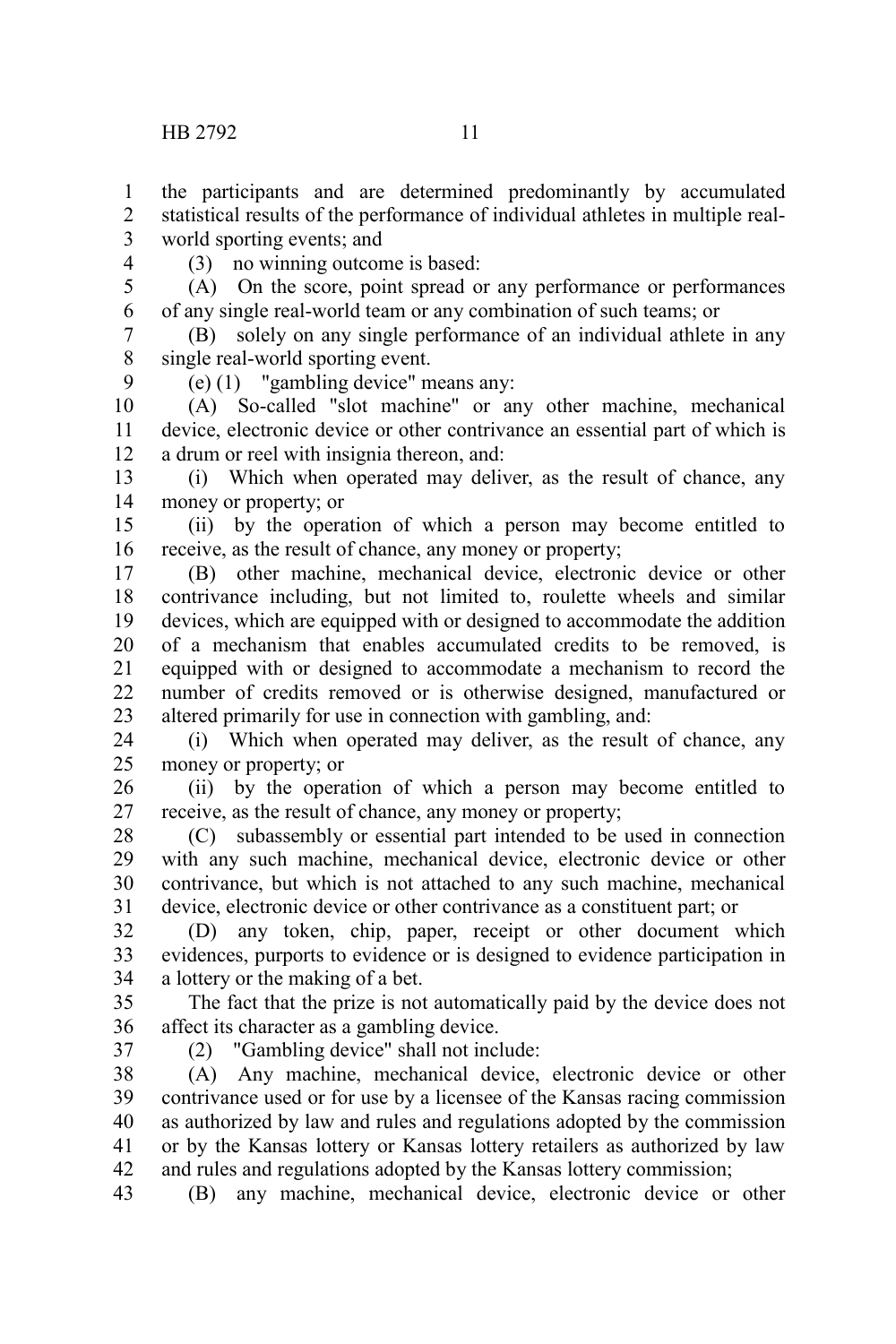contrivance, such as a coin-operated bowling alley, shuffleboard, marble machine, a so-called pinball machine, or mechanical gun, which is not designed and manufactured primarily for use in connection with gambling, and: 1 2 3 4

(i) Which when operated does not deliver, as a result of chance, any money; or 5 6

(ii) by the operation of which a person may not become entitled to receive, as the result of the application of an element of chance, any money; 7 8 9

(C) any so-called claw, crane or digger machine and similar devices which are designed and manufactured primarily for use at carnivals or county or state fairs; or 10 11 12

(D) any machine, mechanical device, electronic device or other contrivance used in tribal gaming; 13 14

(f) "gambling place" means any place, room, building, vehicle, tent or location which is used for any of the following: Making and settling bets; receiving, holding, recording or forwarding bets or offers to bet; conducting lotteries; or playing gambling devices. Evidence that the place has a general reputation as a gambling place or that, at or about the time in question, it was frequently visited by persons known to be commercial gamblers or known as frequenters of gambling places is admissible on the issue of whether it is a gambling place; 15 16 17 18 19 20 21 22

(g) "tribal gaming" means the same as in K.S.A. 74-9802, and amendments thereto; and 23 24

(h) "tribal gaming commission" means the same as in K.S.A. 74- 9802, and amendments thereto. 25 26

Sec. 11. K.S.A. 2017 Supp. 21-6507 is hereby amended to read as follows: 21-6507. (a) Sports bribery is: 27 28

(1) Conferring, or offering or agreeing to confer, any benefit upon a sports participant with intent to influence such participant not to give such participant's best efforts in a sports contest; 29 30 31

(2) conferring or offering or agreeing to confer, any benefit upon a sports official with intent to influence such official to perform such official's duties improperly; 32 33 34

(3) accepting, agreeing to accept or soliciting by a sports participant of any benefit from another person upon an understanding that such sports participant will thereby be influenced not to give such participant's best efforts in a sports contest; or 35 36 37 38

(4) accepting, agreeing to accept or soliciting by a sports official any benefit from another person upon an understanding that such official will perform such official's duties improperly. 39 40 41

*(b) Misuse of nonpublic sports information is placing, or causing to be placed, a bet or wager on a sports contest on the basis of material* 42 43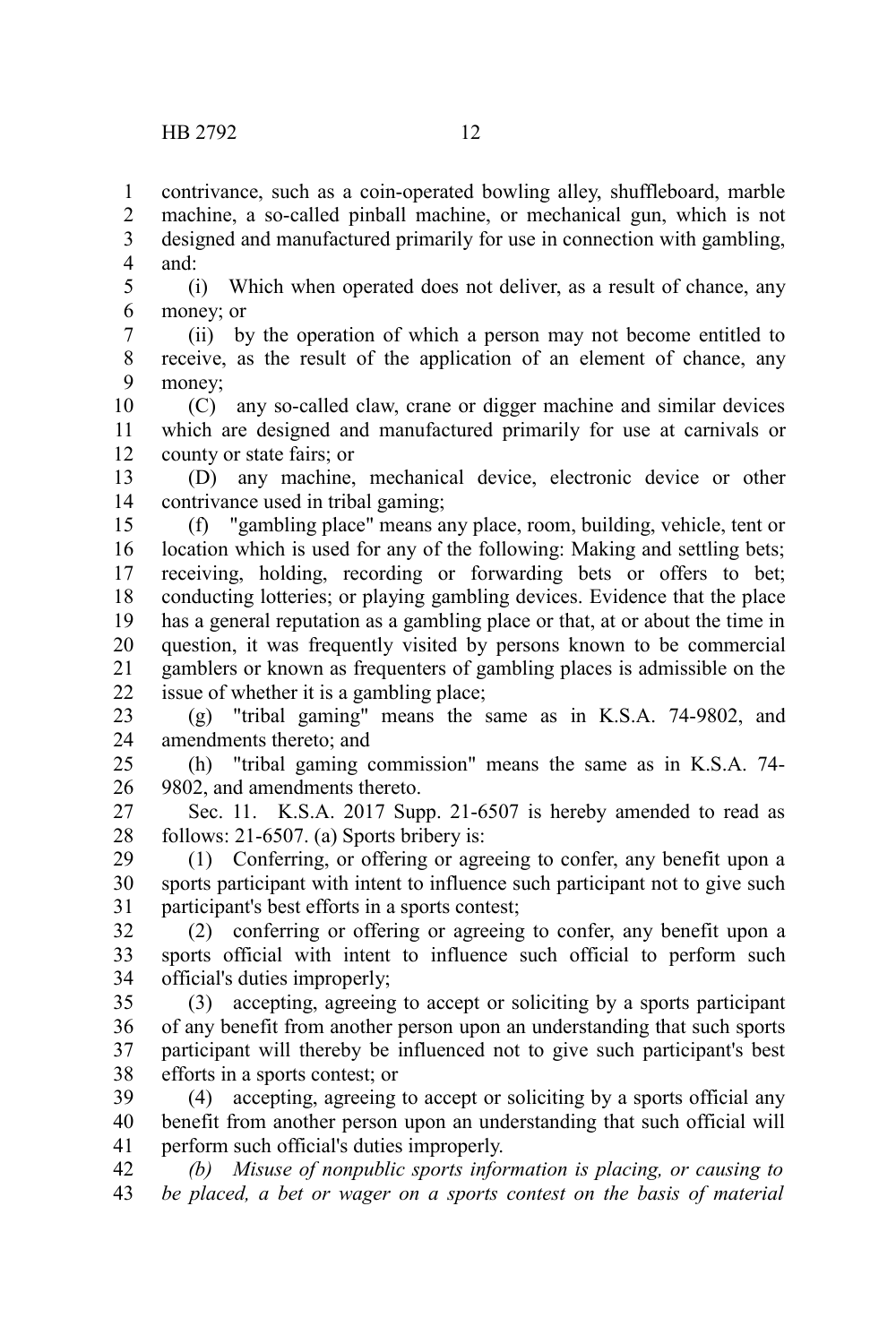2

*nonpublic information relating to such bet or wager.* 1

(b) *(c)* Sports bribery as defined in:

(1) Subsection (a)(1) or (a)(2) is a severity level 9, nonperson felony; and 3 4

(2) subsection (a)(3) or (a)(4) is a class A nonperson misdemeanor*; and* 5 6

*(3) subsections (a)(1) through (a)(4), if committed with the intent to influence a betting outcome of a sports contest in order to obtain financial gain, in connection with betting or wagering on a sports contest, is a severity level 5, nonperson felony*. 7 8 9 10

*(d) Misuse of nonpublic sports information is a severity level 5, nonperson felony.* 11 12

 $(e)$  (e) As used in this section and K.S.A. 2017 Supp. 21-6508, and amendments thereto: 13 14

(1) "Sports contest" means any professional or amateur sports or athletic game or contest viewed by the public; 15 16

(2) "sports participant" means any person who participates or expects to participate in a sports contest as a player, contestant or member of a team, or as a coach, manager, trainer or other person directly associated with a player, contestant or team; and 17 18 19 20

(3) "sports official" means any person who acts or expects to act in a sports contest as an umpire, referee, judge or otherwise to officiate at a sports contest*; and* 21 22 23

*(4) "on the basis of material nonpublic information" means the person placing the bet or wager, or causing such bet or wager to be placed, was aware of the material nonpublic information relating to such bet or wager when the person placed the bet or wager, or caused such bet or wager to be placed*. 24 25 26 27 28

Sec. 12. K.S.A. 2017 Supp. 74-8702 is hereby amended to read as follows: 74-8702. As used in the Kansas lottery act, unless the context otherwise requires: 29 30 31

(a) "Ancillary lottery gaming facility operations" means additional non-lottery facility game products and services not owned and operated by the state which may be included in the overall development associated with the lottery gaming facility. Such operations may include, but are not limited to, restaurants, hotels, motels, museums or entertainment facilities. 32 33 34 35 36

37

(b) "Commission" means the Kansas lottery commission.

(c) "Electronic gaming machine" means any electronic, electromechanical, video or computerized device, contrivance or machine authorized by the Kansas lottery which, upon insertion of cash, tokens, electronic cards or any consideration, is available to play, operate or simulate the play of a game authorized by the Kansas lottery pursuant to the Kansas expanded lottery act, including, but not limited to, bingo, 38 39 40 41 42 43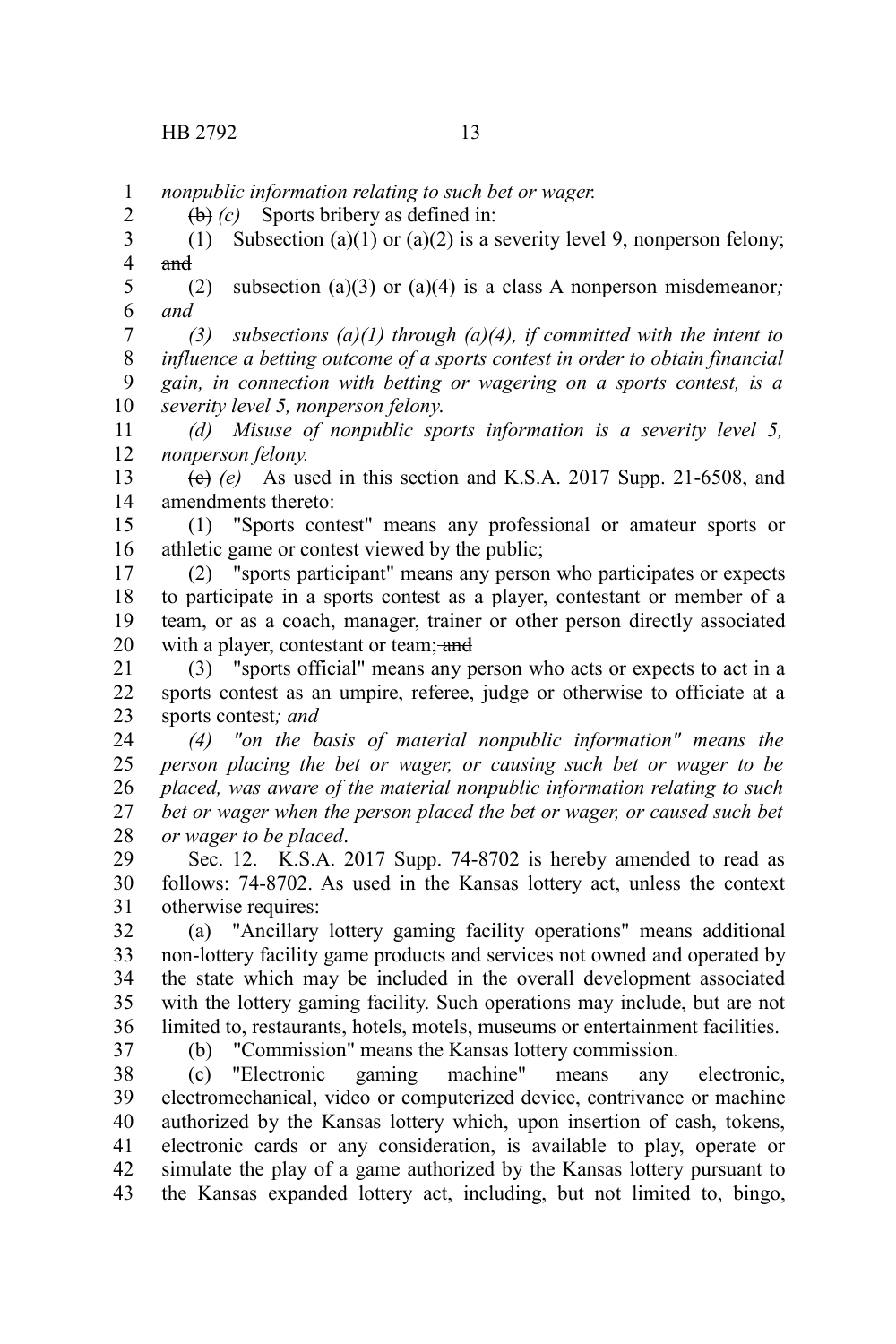poker, blackjack, keno and slot machines, and which may deliver or entitle the player operating the machine to receive cash, tokens, merchandise or credits that may be redeemed for cash. Electronic gaming machines may use bill validators and may be single-position reel-type, single or multigame video and single-position multi-game video electronic game, including, but not limited to, poker, blackjack and slot machines. Electronic gaming machines shall be directly linked to a central computer at a location determined by the executive director for purposes of security, monitoring and auditing. 1 2 3 4 5 6 7 8 9

(d) "Executive director" means the executive director of the Kansas lottery. 10 11

(e) "Gaming equipment" means any electric, electronic, computerized or electromechanical machine, mechanism, supply or device or any other equipment, which is: (1) Unique to the Kansas lottery and used pursuant to the Kansas lottery act; and  $(2)$  integral to the operation of an electronic gaming machine or lottery facility game; and (3) affects the results of an electronic gaming machine or lottery facility game by determining win or loss. 12 13 14 15 16 17 18

(f) "Gaming zone" means: (1) The northeast Kansas gaming zone, which consists of Wyandotte county; (2) the southeast Kansas gaming zone, which consists of Crawford and Cherokee counties; (3) the south central Kansas gaming zone, which consists of Sedgwick and Sumner counties; and (4) the southwest Kansas gaming zone, which consists of Ford county. 19 20 21 22 23 24

(g) "Gray machine" means any mechanical, electro-mechanical or electronic device, capable of being used for gambling, that is: (1) Not authorized by the Kansas lottery,*;* (2) not linked to a lottery central computer system,*;* (3) available to the public for play*;* or (4) capable of simulating a game played on an electronic gaming machine or any similar gambling game authorized pursuant to the Kansas expanded lottery act. 25 26 27 28 29 30

*(h) "Interactive sports wagering platform" or "platform" means a person or entity that offers sports wagering on behalf of the Kansas lottery, a lottery gaming facility manager or a racetrack gaming facility manager over the internet, including, but not limited to, through websites and mobile device applications.* 31 32 33 34 35

(h) *(i)* "Kansas lottery" means the state agency created by this act to operate a lottery or lotteries pursuant to this act. 36 37

(i) *(j)* "Lottery" or "state lottery" means the lottery or lotteries operated pursuant to this act. 38 39

(j) *(k)* "Lottery facility games" means any electronic gaming machines and any other games which, as of January 1, 2007, are authorized to be conducted or operated at a tribal gaming facility, as defined in K.S.A. 74-9802, and amendments thereto, located within the 40 41 42 43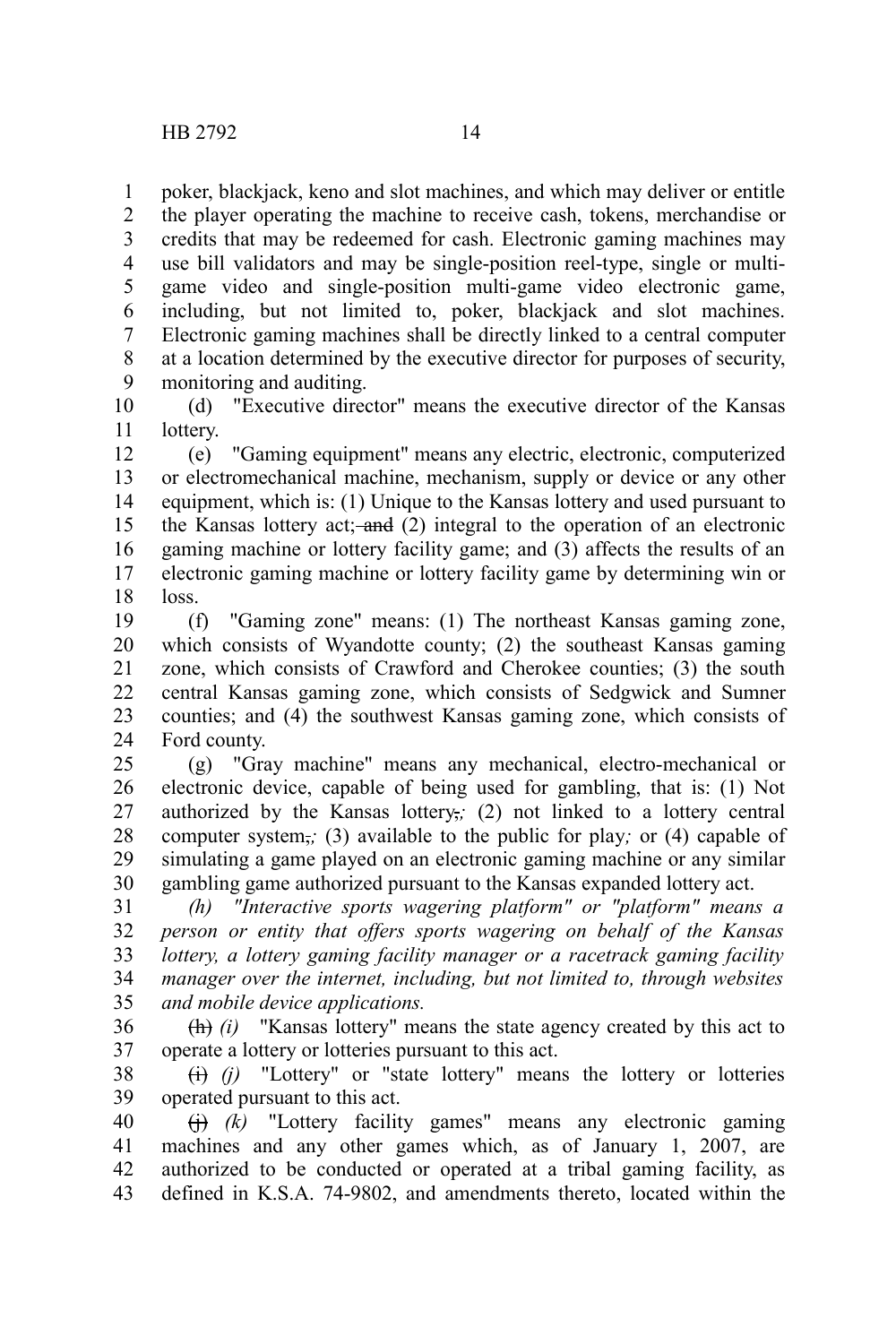boundaries of this state. 1

(k) *(l)* "Lottery gaming enterprise" means an entertainment enterprise which includes a lottery gaming facility authorized pursuant to the Kansas expanded lottery act and ancillary lottery gaming facility operations that have a coordinated business or marketing strategy. A lottery gaming enterprise shall be designed to attract to its lottery gaming facility consumers who reside outside the immediate area of such enterprise. 2 3 4 5 6 7

(l) *(m)* "Lottery gaming facility" means that portion of a building used for the purposes of operating, managing and maintaining lottery facility games. 8 9 10

(m) *(n)* "Lottery gaming facility expenses" means normal business expenses, as defined in the lottery gaming facility management contract, associated with the ownership and operation of a lottery gaming facility. 11 12 13

(n) *(o)* "Lottery gaming facility management contract" means a contract, subcontract or collateral agreement between the state and a lottery gaming facility manager for the management of a lottery gaming facility, the business of which is owned and operated by the Kansas lottery, negotiated and signed by the executive director on behalf of the state. 14 15 16 17 18

(o) *(p)* "Lottery gaming facility manager" means a corporation, limited liability company, resident Kansas American Indian tribe or other business entity authorized to construct and manage, or manage alone, pursuant to a lottery gaming facility management contract with the Kansas lottery, and on behalf of the state, a lottery gaming enterprise and lottery gaming facility. 19 20 21 22 23 24

(p) *(q)* "Lottery gaming facility revenues" means the total revenues from lottery facility games at a lottery gaming facility after all related prizes are paid. 25 26 27

(q) *(r)* (1) "Lottery machine" means any machine or device that allows a player to insert cash or other form of consideration and may deliver as the result of an element of chance, regardless of the skill required by the player, a prize or evidence of a prize, including, but not limited to: 28 29 30 31 32

(A) Any machine or device in which the prize or evidence of a prize is determined by both chance and the player's or players' skill, including, but not limited to, any machine or device on which a lottery game or lottery games, such as poker or blackjack, are played; 33 34 35 36

(B) any machine or device in which the prize or evidence of a prize is determined only by chance, including, but not limited to, any slot machine or bingo machine; or 37 38 39

(C) any lottery ticket vending machine, such as a keno ticket vending machine, pull-tab vending machine or an instant-bingo vending machine. (2) "Lottery machine" shall not mean: 40 41 42

(A) Any food vending machine defined by K.S.A. 36-501, and 43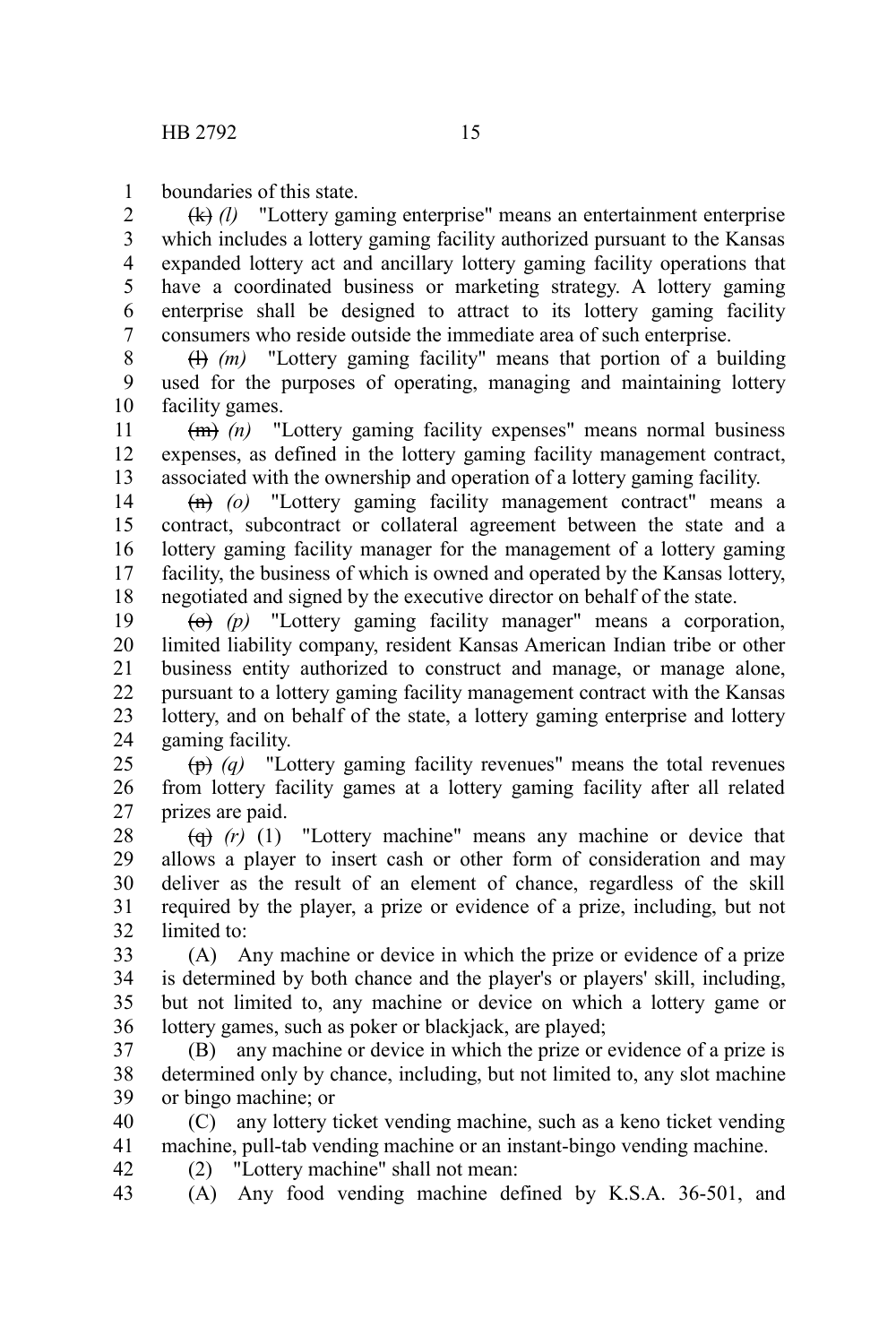amendments thereto; 1

(B) any nonprescription drug machine authorized under K.S.A. 65- 650, and amendments thereto; 2 3

(C) any machine which dispenses only bottled or canned soft drinks, chewing gum, nuts or candies; 4 5

(D) any machine excluded from the definition of gambling devices under subsection (d) of K.S.A. 21-4302*(d)*, prior to its repeal, or K.S.A. 2017 Supp. 21-6403, and amendments thereto; or 6 7 8

(E) any electronic gaming machine or lottery facility game operated in accordance with the provisions of the Kansas expanded lottery act. 9 10

(r) *(s)* "Lottery retailer" means any person with whom the Kansas lottery has contracted to sell lottery tickets or shares, or both, to the public*, or to conduct sports wagering on behalf of the Kansas lottery*. 11 12 13

(s) *(t)* (1) "Major procurement" means any gaming product or service, including, but not limited to, facilities, advertising and promotional services, annuity contracts, prize payment agreements, consulting services, equipment, tickets and other products and services unique to the Kansas lottery, but not including materials, supplies, equipment and services common to the ordinary operations of state agencies. 14 15 16 17 18 19

(2) "Major procurement" shall not mean any product, service or other matter covered by or addressed in the Kansas expanded lottery act or a lottery gaming facility management contract or racetrack gaming facility management contract executed pursuant to the Kansas expanded lottery act. 20 21 22 23 24

(t) *(u)* "Net electronic gaming machine income" means all cash or other consideration utilized to play an electronic gaming machine operated at a racetrack gaming facility, less all cash or other consideration paid out to winning players as prizes. 25 26 27 28

*(v) "Official league data" means statistics, results, outcomes and other data relating to a sporting event that have been obtained from the relevant sports governing body, or an entity expressly authorized by the sports governing body to provide such information to sports wagering operators.* 29 30 31 32 33

 $(w)$  "Organization licensee" has the meaning provided by K.S.A. 74-8802, and amendments thereto. 34 35

(v) *(x)* "Parimutuel licensee" means a facility owner licensee or facility manager licensee under the Kansas parimutuel racing act. 36 37

 $(w)$  *(y)* "Parimutuel licensee location" means a racetrack facility, as defined in K.S.A. 74-8802, and amendments thereto, owned or managed by the parimutuel licensee. A parimutuel licensee location may include any existing structure at such racetrack facility or any structure that may be constructed on real estate where such racetrack facility is located. 38 39 40 41 42

(x) *(z)* "Person" means any natural person, association, limited 43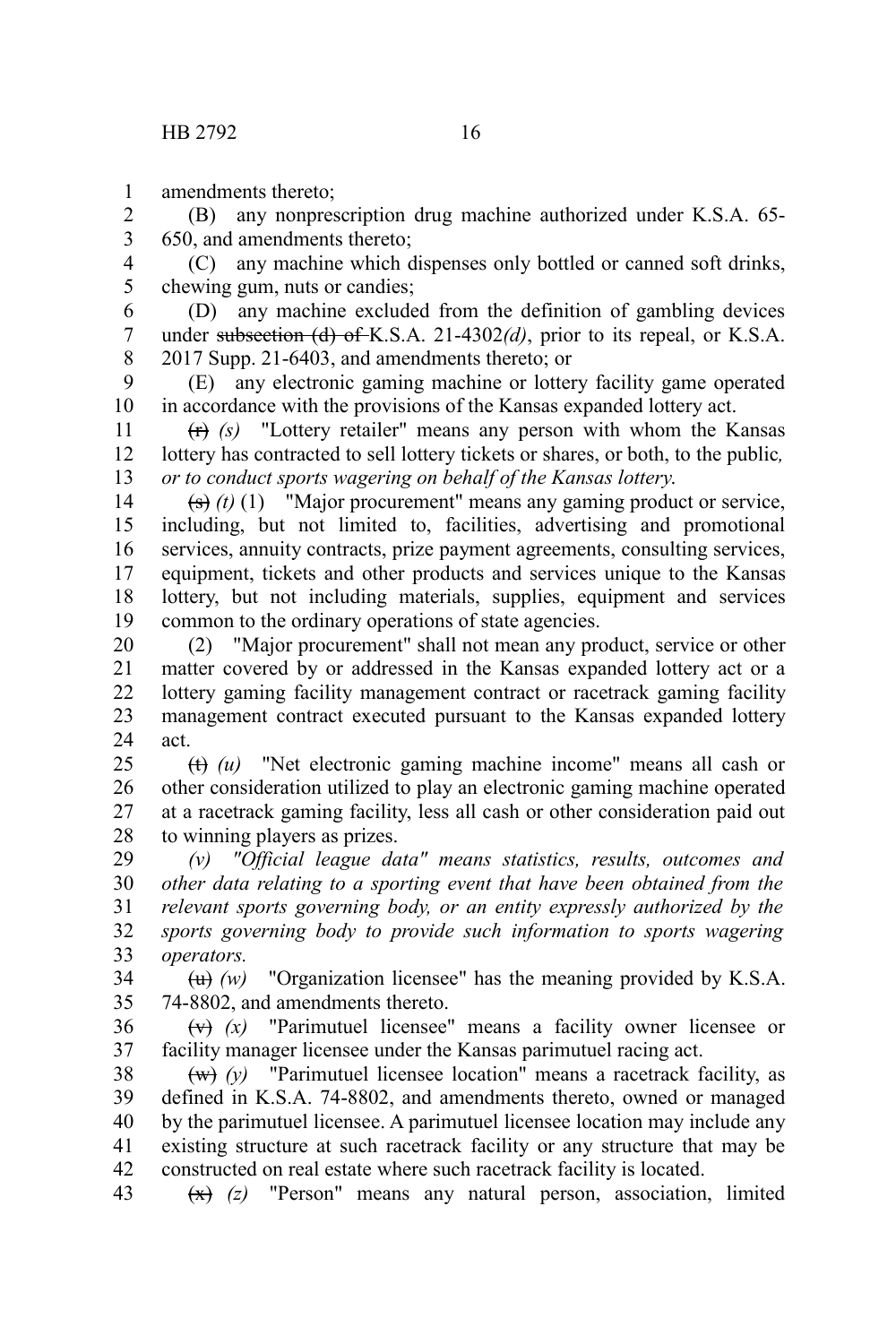liability company, corporation or partnership. 1

(y) *(aa)* "Prize" means any prize paid directly by the Kansas lottery pursuant to the Kansas lottery act or the Kansas expanded lottery act or any rules and regulations adopted pursuant to either act. 2 3 4

(z) *(bb)* "Progressive electronic game" means a game played on an electronic gaming machine for which the payoff increases uniformly as the game is played and for which the jackpot, determined by application of a formula to the income of independent, local or interlinked electronic gaming machines, may be won. 5 6 7 8 9

(aa) *(cc)* "Racetrack gaming facility" means that portion of a parimutuel licensee location where electronic gaming machines are operated, managed and maintained. 10 11 12

(bb) *(dd)* "Racetrack gaming facility management contract" means an agreement between the Kansas lottery and a racetrack gaming facility manager, negotiated and signed by the executive director on behalf of the state, for placement of electronic gaming machines owned and operated by the state at a racetrack gaming facility. 13 14 15 16 17

(cc) *(ee)* "Racetrack gaming facility manager" means a parimutuel licensee specifically certified by the Kansas lottery to become a certified racetrack gaming facility manager and offer electronic gaming machines for play at the racetrack gaming facility. 18 19 20 21

(dd) *(ff)* "Returned ticket" means any ticket which was transferred to a lottery retailer, which was not sold by the lottery retailer and which was returned to the Kansas lottery for refund by issuance of a credit or otherwise. 22 23 24 25

(ee) *(gg)* "Share" means any intangible manifestation authorized by the Kansas lottery to prove participation in a lottery game, except as provided by the Kansas expanded lottery act. 26 27 28

*(hh) "Sports governing body" means the organization that prescribes the final rules and enforces codes of conduct with respect to a sporting event and the participants in such event.* 29 30 31

*(ii) "Sports wagering" means wagering on sporting events or any portion thereof, or on the individual performance statistics of athletes participating in a sporting event, or combination of sporting events, by any system or method of wagering, including, but not limited to, in-person communication and electronic communication through internet websites and mobile device applications. The term "sports wagering" shall include, but is not limited to, single-game bets, teaser bets, parlays, over-under bets, moneyline, pools, exchange wagerings, in-game wagering, in-play bets, proposition bets and straight bets.* 32 33 34 35 36 37 38 39 40

*(jj) "Sports wagering operator" means the Kansas lottery, a lottery retailer, a lottery gaming facility or a racetrack gaming facility that offers sports wagering, or an interactive sports wagering platform that offers* 41 42 43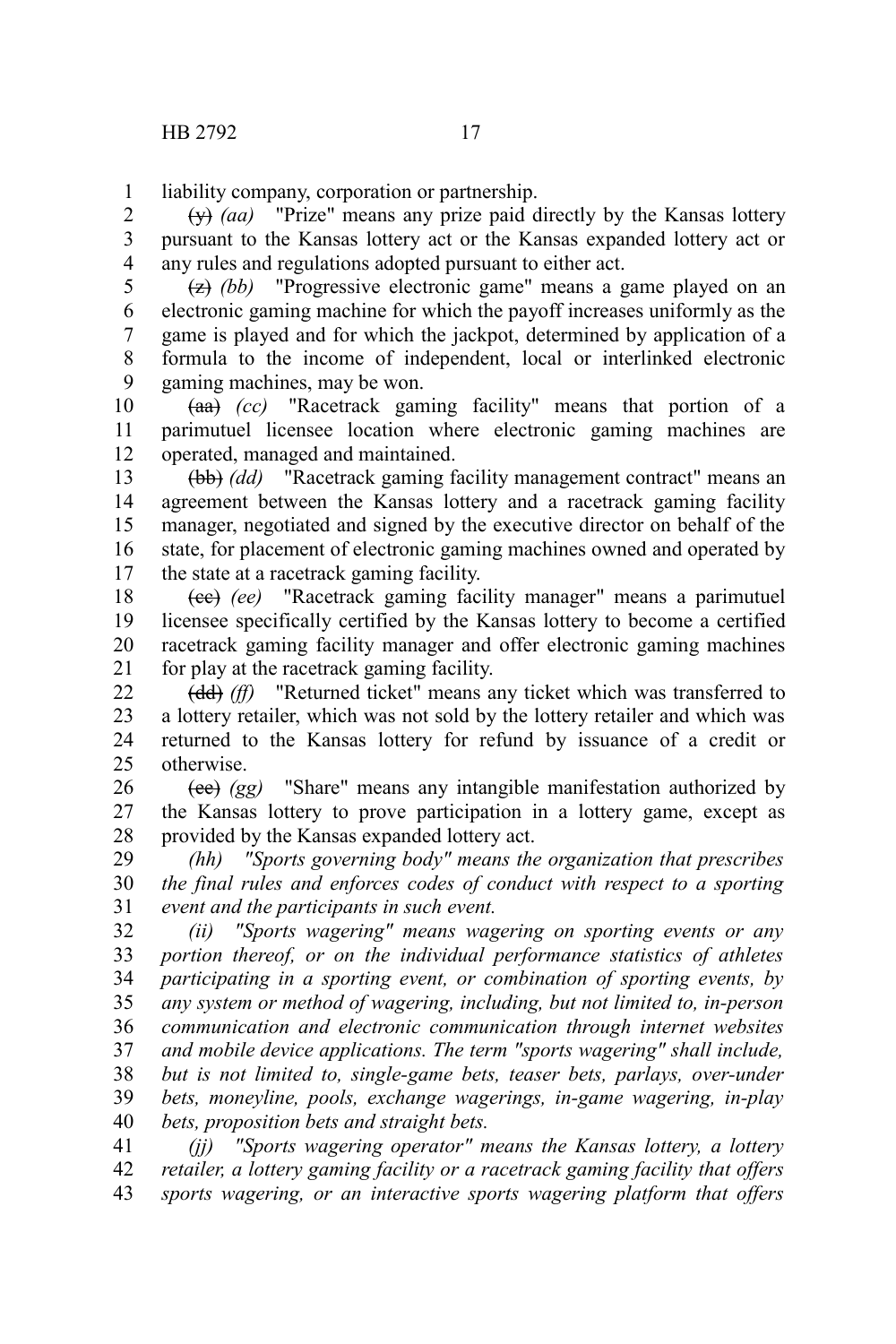*sports wagering on behalf of such entity.* 1

*(kk) "Sports wagering revenue" means the total revenues from sports wagering conducted at the lottery gaming facility or racetrack gaming facility after all related prizes are paid.* 2 3 4

(ff) *(ll)* "Ticket" means any tangible evidence issued by the Kansas lottery to prove participation in a lottery game other than a lottery facility game *or sports wager*. 5 6 7

*(mm) "Tier one sports wager" means a sports wager that is determined solely by the final sore or final outcome of the sports event and is placed before the sports event has begun.* 8 9 10

*(nn) "Tier two sports wager" means a sports wager that is not a tier one sports wager.* 11 12

(gg) *(oo)* "Token" means a representative of value, of metal or other material, which is not legal tender, redeemable for cash only by the issuing lottery gaming facility manager or racetrack gaming facility manager and which is issued and sold by a lottery gaming facility manager or racetrack gaming facility manager for the sole purpose of playing an electronic gaming machine or lottery facility game. 13 14 15 16 17 18

(hh) *(pp)* "Vendor" means any person who has entered into a major procurement contract with the Kansas lottery. 19 20

(ii) *(qq)* "Video lottery machine" means any electronic video game machine that, upon insertion of cash, is available to play or simulate the play of a video game authorized by the commission, including, but not limited to, bingo, poker, black jack and keno, and which uses a video display and microprocessors and in which, by chance, the player may receive free games or credits that can be redeemed for cash. 21 22 23 24 25 26

*(rr) "Wager" or "bet" shall have the same meaning as the term "bet" is defined in K.S.A. 2017 Supp. 21-6403, and amendments thereto.* 27 28

Sec. 13. K.S.A. 2017 Supp. 74-8710 is hereby amended to read as follows: 74-8710. (a) The commission, upon the recommendation of the executive director, shall adopt rules and regulations governing the establishment and operation of a state lottery, sales of lottery tickets-and, the operation of lottery gaming facilities and racetrack gaming facilities *and the operation of sports wagering* as necessary to carry out the purposes of the Kansas lottery act-and, the Kansas expanded lottery act *and the Kansas sports wagering act*. Temporary rules and regulations may be adopted by the commission without being subject to the provisions and requirements of K.S.A. 77-415 through 77-438, and amendments thereto, but shall be subject to approval by the attorney general as to legality and shall be filed with the secretary of state and published in the Kansas register. Temporary and permanent rules and regulations may include, but shall not be limited to: 29 30 31 32 33 34 35 36 37 38 39 40 41 42

43

(1) Subject to the provisions of subsection (c), the types of lottery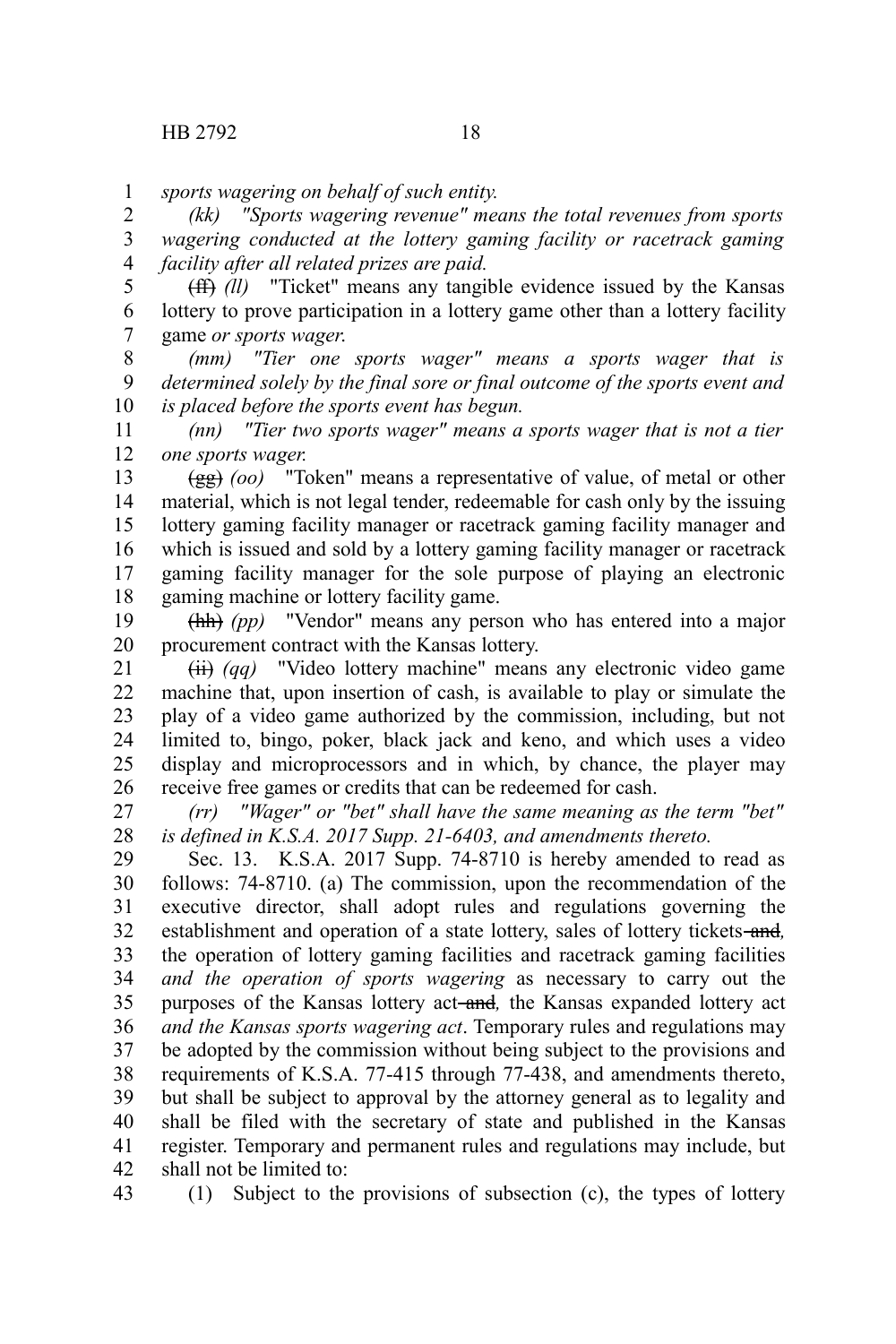15

20

games to be conducted, including, but not limited to, instant lottery, online, traditional games, lottery facility games and electronic gaming machine games but not including games on video lottery machines or lottery machines. 1 2 3 4

(2) The manner of selecting the winning tickets or shares, except that, if a lottery game utilizes a drawing of winning numbers, a drawing among entries or a drawing among finalists, such drawings shall always be open to the public and shall be recorded on both video and audio tape. 5 6 7 8

(3) The manner of payment of prizes to the holders of winning tickets or shares. 9 10

(4) The frequency of the drawings or selections of winning tickets or shares. 11 12

(5) The type or types of locations at which tickets or shares may be sold. 13 14

(6) The method or methods to be used in selling tickets or shares.

(7) Additional qualifications for the selection of lottery retailers and the amount of application fees to be paid by each. 16 17

(8) The amount and method of compensation to be paid to lottery retailers, including special bonuses and incentives. 18 19

(9) Deadlines for claims for prizes by winners of each lottery game.

(10) Provisions for confidentiality of information submitted by vendors pursuant to K.S.A. 74-8705, and amendments thereto. 21 22

(11) Information required to be submitted by vendors, in addition to that required by K.S.A. 74-8705, and amendments thereto. 23 24

(12) The major procurement contracts or portions thereof to be awarded to minority business enterprises pursuant to subsection (a) of K.S.A. 74-8705*(a)*, and amendments thereto, and procedures for the award thereof. 25 26 27 28

(13) Rules and regulations to implement, administer and enforce the provisions of the Kansas expanded lottery act. Such rules and regulations shall include, but not be limited to, rules and regulations which govern management contracts and which are designed to*:* (A) Ensure the integrity of electronic gaming machines and other lottery facility games and the finances of lottery gaming facilities and racetrack gaming facilities*;* and (B) alleviate problem gambling, including a requirement that each lottery gaming facility and each racetrack gaming facility maintain a selfexclusion list by which individuals may exclude themselves from access to electronic gaming machines and other lottery facility games. 29 30 31 32 33 34 35 36 37 38

(14) The types of electronic gaming machines, lottery facility games and electronic gaming machine games to be operated pursuant to the Kansas expanded lottery act. 39 40 41

*(15) Rules and regulations to implement, administer and enforce the provisions of the Kansas sports wagering act. Such rules and regulations* 42 43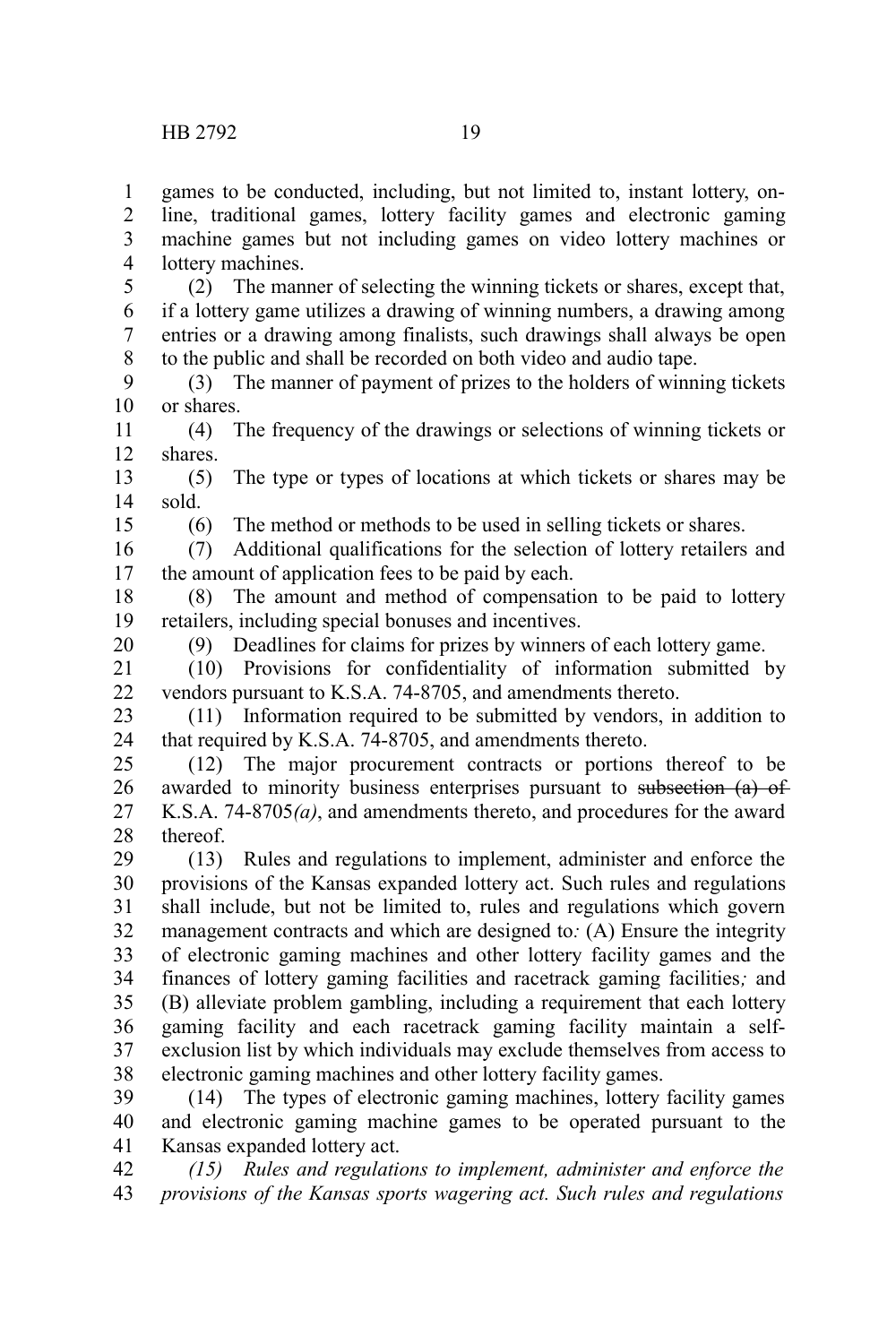*shall include, but not be limited to: (A) Sports wagering conducted by the* 1

*Kansas lottery, including contracts for sports wagering conducted by* 2

*lottery retailers; (B) management contracts for sports wagering conducted by lottery gaming facility managers and racetrack gaming facility managers; (C) provisions for the confidentiality of information submitted by an interactive sports wagering platform and sports wagering operators; and (D) provisions ensuring the integrity of sports wagering conducted in this state.* 3 4 5 6 7 8

(b) No new lottery game shall commence operation after the effective date of this act unless first approved by the governor or, in the governor's absence or disability, the lieutenant governor. This subsection shall not be construed to require approval of games played on an electronic gaming machine. 9 10 11 12 13

(c) The lottery shall adopt rules and regulations concerning the game of keno. Such rules and regulations shall require that the amount of time which elapses between the start of games shall not be less than four minutes. 14 15 16 17

Sec. 14. K.S.A. 2017 Supp. 74-8711 is hereby amended to read as follows: 74-8711. (a) There is hereby established in the state treasury the lottery operating fund. 18 19 20

(b) Except as provided by K.S.A. 2017 Supp. 74-8724*, and amendments thereto*, and the Kansas expanded lottery act<del>, and</del> amendments thereto, the executive director shall remit all moneys collected from the sale of lottery tickets and shares*, revenues from sports wagering conducted by the Kansas lottery* and any other moneys received by or on behalf of the Kansas lottery to the state treasurer in accordance with the provisions of K.S.A. 75-4215, and amendments thereto. Upon receipt of each such remittance, the state treasurer shall deposit the entire amount in the state treasury to the credit of the lottery operating fund. Moneys credited to the fund shall be expended or transferred only as provided by this act. Expenditures from such fund shall be made in accordance with appropriations acts upon warrants of the director of accounts and reports issued pursuant to vouchers approved by the executive director or by a person designated by the executive director. 21 22 23 24 25 26 27 28 29 30 31 32 33 34

35

(c) Moneys in the lottery operating fund shall be used for:

(1) The payment of expenses of the lottery, which shall include all costs incurred in the operation and administration of the Kansas lottery; all costs resulting from contracts entered into for the purchase or lease of goods and services needed for operation of the lottery, including but not limited to supplies, materials, tickets, independent studies and surveys, data transmission, advertising, printing, promotion, incentives, public relations, communications and distribution of tickets and shares; and reimbursement of costs of facilities and services provided by other state 36 37 38 39 40 41 42 43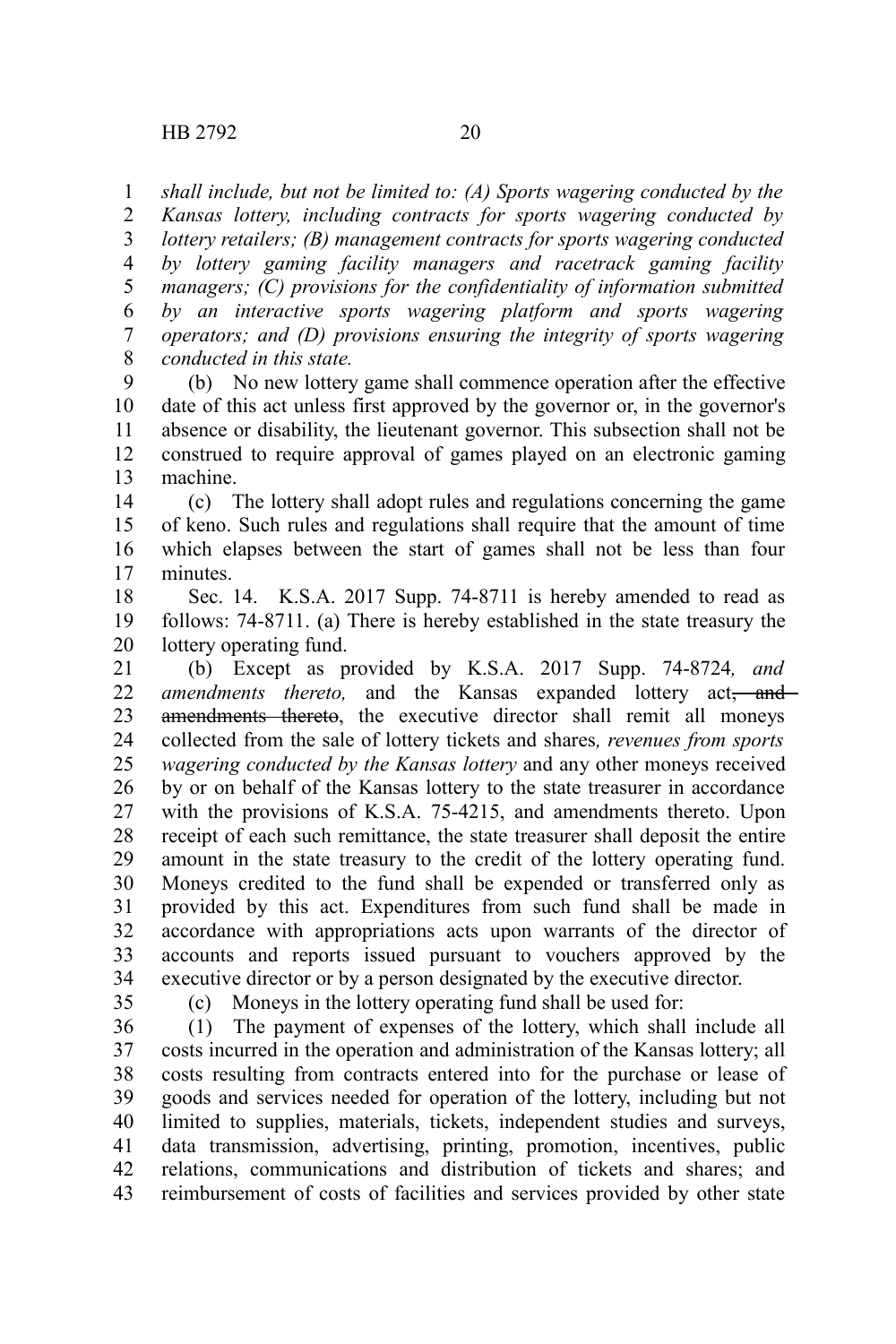agencies; 1

(2) the payment of compensation to lottery retailers;

(3) transfers of moneys to the lottery prize payment fund pursuant to K.S.A. 74-8712, and amendments thereto; 3 4

(4) transfers to the state general fund pursuant to K.S.A. 74-8713, and amendments thereto; 5 6

(5) transfers to the state gaming revenues fund pursuant to subsection (d) and as otherwise provided by law; and 7 8

9

2

(6) transfers to the county reappraisal fund as prescribed by law.

(d) The director of accounts and reports shall transfer moneys in the lottery operating fund to the state gaming revenues fund created by K.S.A. 79-4801, and amendments thereto, on or before the 15<sup>th</sup> day of each month in an amount certified monthly by the executive director and determined as follows, whichever is greater: 10 11 12 13 14

(1) An amount equal to the moneys in the lottery operating fund in excess of those needed for the purposes described in subsections  $(c)(1)$ through  $(c)(4)$ ; or 15 16 17

(2) except for pull-tab lottery tickets and shares, an amount equal to not less than 30% of total monthly revenues from the sales of lottery tickets and shares less estimated returned tickets. In the case of pull-tab lottery tickets and shares, an amount equal to not less than 20% of the total monthly revenues from the sales of pull-tab lottery tickets and shares less estimated returned tickets. 18 19 20 21 22 23

Sec. 15. K.S.A. 2017 Supp. 74-8716 is hereby amended to read as follows: 74-8716. (a) It is unlawful for the executive director, a member of the commission or any employee of the Kansas lottery, or any person residing in the household thereof to: 24 25 26 27

(1) Have, either directly or indirectly, an interest in a business knowing that such business contracts with the Kansas lottery for a major procurement, whether such interest is as a natural person, partner, member of an association, stockholder or director or officer of a corporation; or 28 29 30 31

(2) accept or agree to accept any economic opportunity, gift, loan, gratuity, special discount, favor or service, or hospitality other than food and beverages, having an aggregate value of \$20 or more in any calendar year from a person knowing that such person*:* (A) Contracts or seeks to contract with the state to supply gaming equipment, materials, tickets or consulting services for use in the lottery*;* or (B) is a lottery retailer or an applicant for lottery retailer. 32 33 34 35 36 37 38

(b) It is unlawful for a lottery retailer, an applicant for lottery retailer or a person who contracts or seeks to contract with the state to supply gaming equipment, materials, tickets or consulting services for use in the lottery to offer, pay, give or make any economic opportunity, gift, loan, gratuity, special discount, favor or service, or hospitality other than food 39 40 41 42 43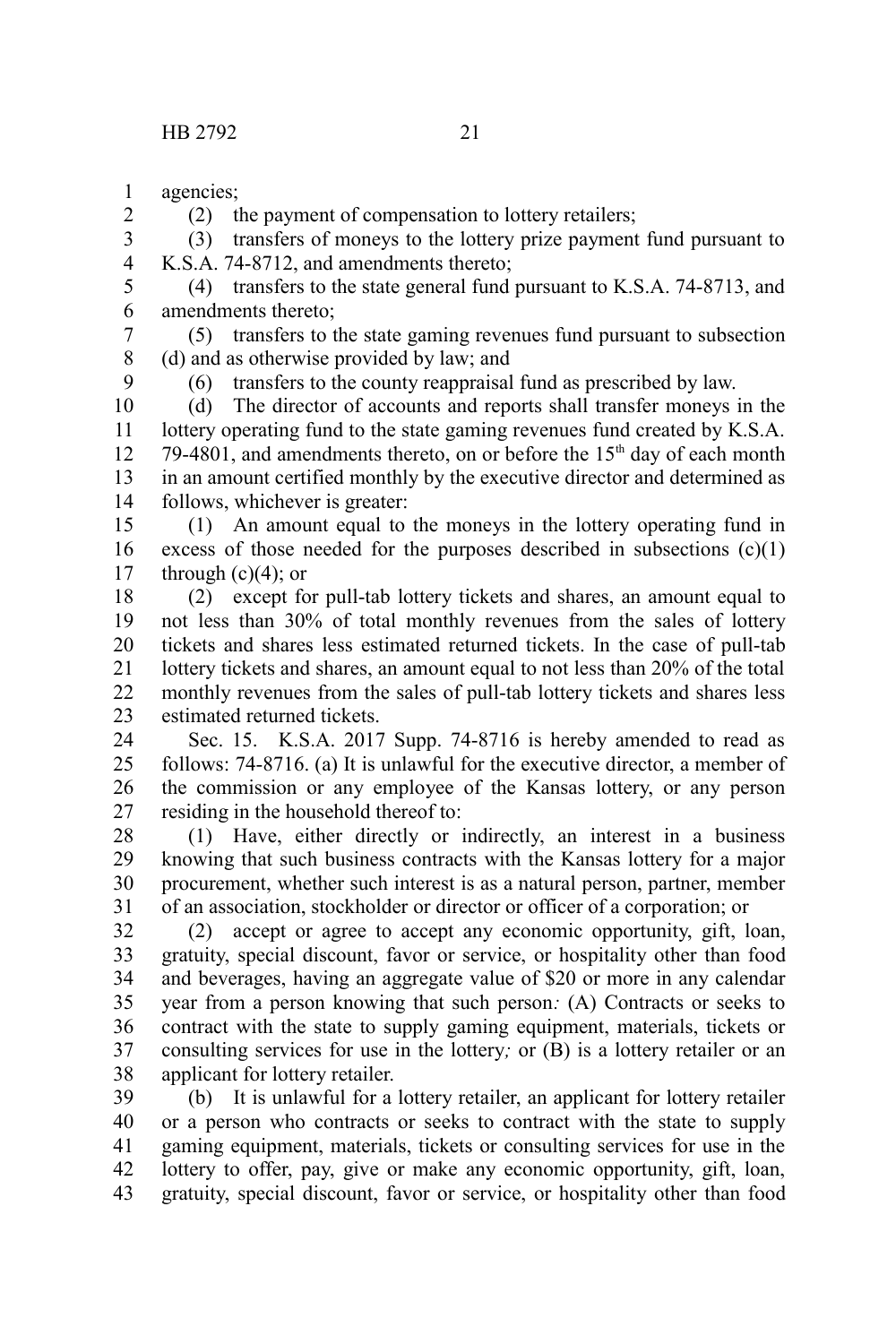and beverages, having an aggregate value of \$20 or more in any calendar year to a person, knowing such person is the executive director, a member of the commission or an employee of the Kansas lottery, or a person residing in the household thereof. 1 2 3 4

(c) It shall be unlawful for any person to serve as executive director, a member of the commission or an employee of the Kansas lottery while or within five years after holding, either directly or indirectly, a financial interest or being employed by or a consultant to any of the following: 5 6 7 8

(1) Any lottery gaming facility manager, subcontractor or agent of a lottery gaming facility manager, manufacturer or vendor of electronic gaming machines or central computer system provider, or any business which *that* sells goods or services to a lottery gaming facility manager; or 9 10 11 12

(2) any licensee pursuant to the Kansas parimutuel racing act, other than the Kansas lottery or a person holding a license on behalf of the Kansas lottery, or any business which sells goods or services to a parimutuel licensee*; or* 13 14 15 16

*(3) any interactive sports wagering platform, subcontractor or agent of a platform or any business that sells goods or services to a platform*. 17 18

(d) No person who holds a license issued by the Kansas racing and gaming commission shall serve as executive director or as a member of the commission or shall be employed by the Kansas lottery while or within five years after holding such license. 19 20 21 22

(e) No person shall participate, directly or indirectly, as an owner, owner-trainer or trainer of a horse or greyhound, or as a jockey of a horse, entered in a race meeting conducted in this state while executive director, a member of the commission or an employee of the Kansas lottery. 23 24 25 26

(f) It shall be unlawful for the executive director, a member of the commission or an employee of the Kansas lottery to accept any compensation, gift, loan, entertainment, favor or service from any lottery gaming facility manager, subcontractor or agent of a lottery gaming facility manager, manufacturer or vendor of electronic gaming machines or central computer system provider. 27 28 29 30 31 32

(g) It shall be unlawful for the executive director, a member of the commission or an employee of the Kansas lottery to accept any compensation, gift, loan, entertainment, favor or service from any licensee pursuant to the Kansas parimutuel racing act, except such suitable facilities and services within a racetrack facility operated by an organization licensee as may be required to facilitate the performance of the executive director's, member's or employee's official duties. 33 34 35 36 37 38 39

*(h) It shall be unlawful for the executive director, a member of the commission or an employee of the Kansas lottery to accept any compensation, gift, loan, entertainment, favor or service from any interactive sports wagering platform, subcontractor or agent of a* 40 41 42 43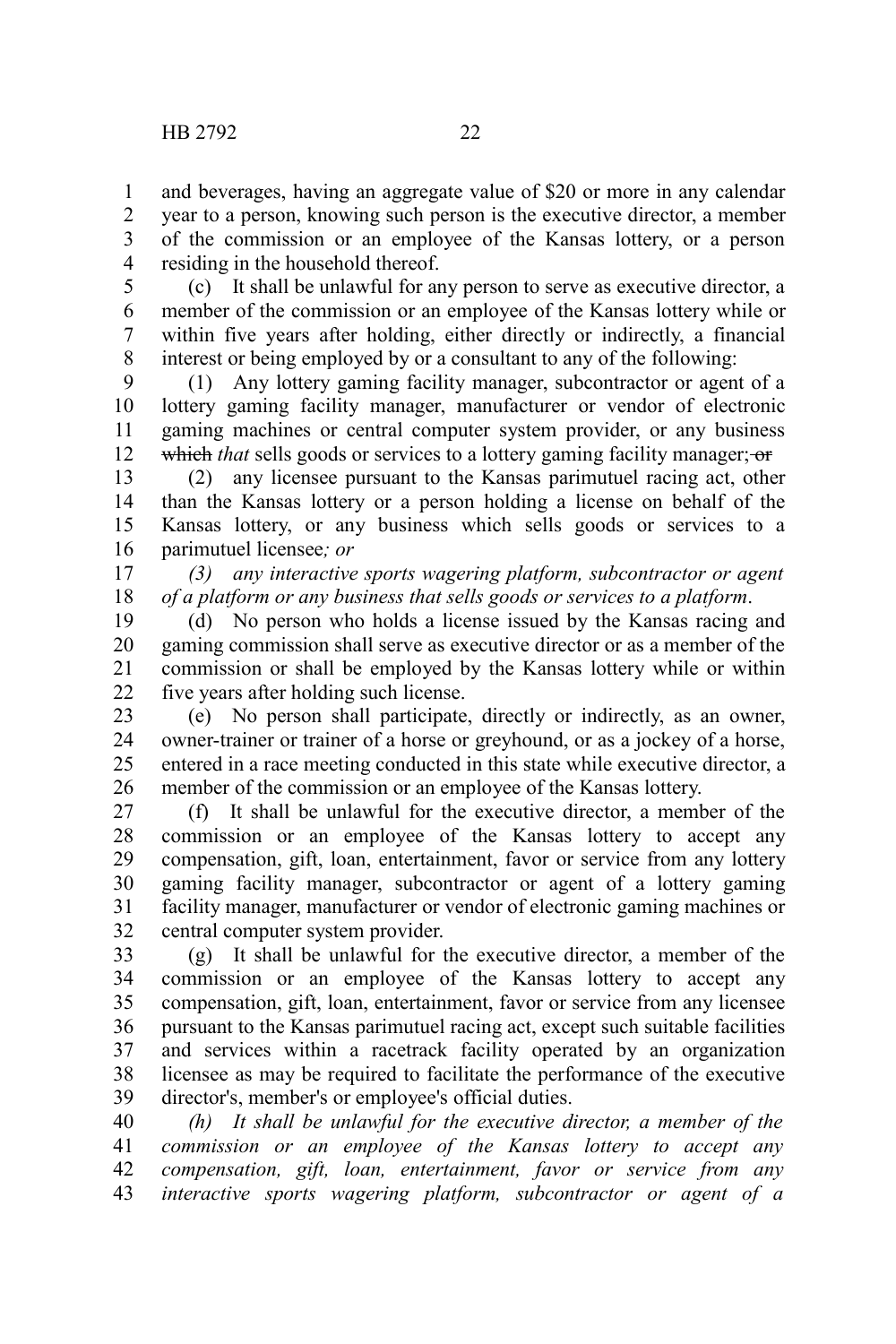*platform.* 1

2

 $\frac{h(h)}{i}$  Violation of this section is a class A misdemeanor.

 $\overrightarrow{(ii)}$  If the executive director, a member of the commission or an employee of the Kansas lottery, or any person residing in the household thereof, is convicted of an act described by this section, such executive director, member or employee shall be removed from office or employment with the Kansas lottery. 3 4 5 6 7

 $\left(\frac{1}{k}\right)$  In addition to the provisions of this section, all other provisions of law relating to conflicts of interest of state employees shall apply to the members of the commission and employees of the Kansas lottery. 8 9 10

Sec. 16. K.S.A. 2017 Supp. 74-8734 is hereby amended to read as follows: 74-8734. (a) The Kansas lottery may operate one lottery gaming facility in each gaming zone. 11 12 13

(b) Not more than 30 days after the effective date of this act the lottery commission shall adopt and publish in the Kansas register the procedure for receiving, considering and approving, proposed lottery gaming facility management contracts. Such procedure shall include provisions for review of competitive proposals within a gaming zone and the date by which proposed lottery gaming facility management contracts must be received by the lottery commission if they are to receive consideration. 14 15 16 17 18 19 20 21

(c) The lottery commission shall adopt standards to promote the integrity of the gaming and finances of lottery gaming facilities, which shall apply to all management contracts, shall meet or exceed industry standards for monitoring and controlling the gaming and finances of gaming facilities and shall give the executive director sufficient authority to monitor and control the gaming operation and to ensure its integrity and security.  $22$ 23 24 25 26 27 28

(d) The Kansas lottery commission may approve management contracts with one or more prospective lottery gaming facility managers to manage, or construct and manage, on behalf of the state of Kansas and subject to the operational control of the Kansas lottery, a lottery gaming facility or lottery gaming enterprise at specified destination locations within the northeast, south central, southwest and southeast Kansas gaming zones where the commission determines the operation of such facility would promote tourism and economic development. The commission shall approve or disapprove a proposed management contract within 90 days after the deadline for receipt of proposals established pursuant to subsection (b). 29 30 31 32 33 34 35 36 37 38 39

(e) In determining whether to approve a management contract with a prospective lottery gaming facility manager to manage a lottery gaming facility or lottery gaming enterprise pursuant to this section, the commission shall take into consideration the following factors: The size of 40 41 42 43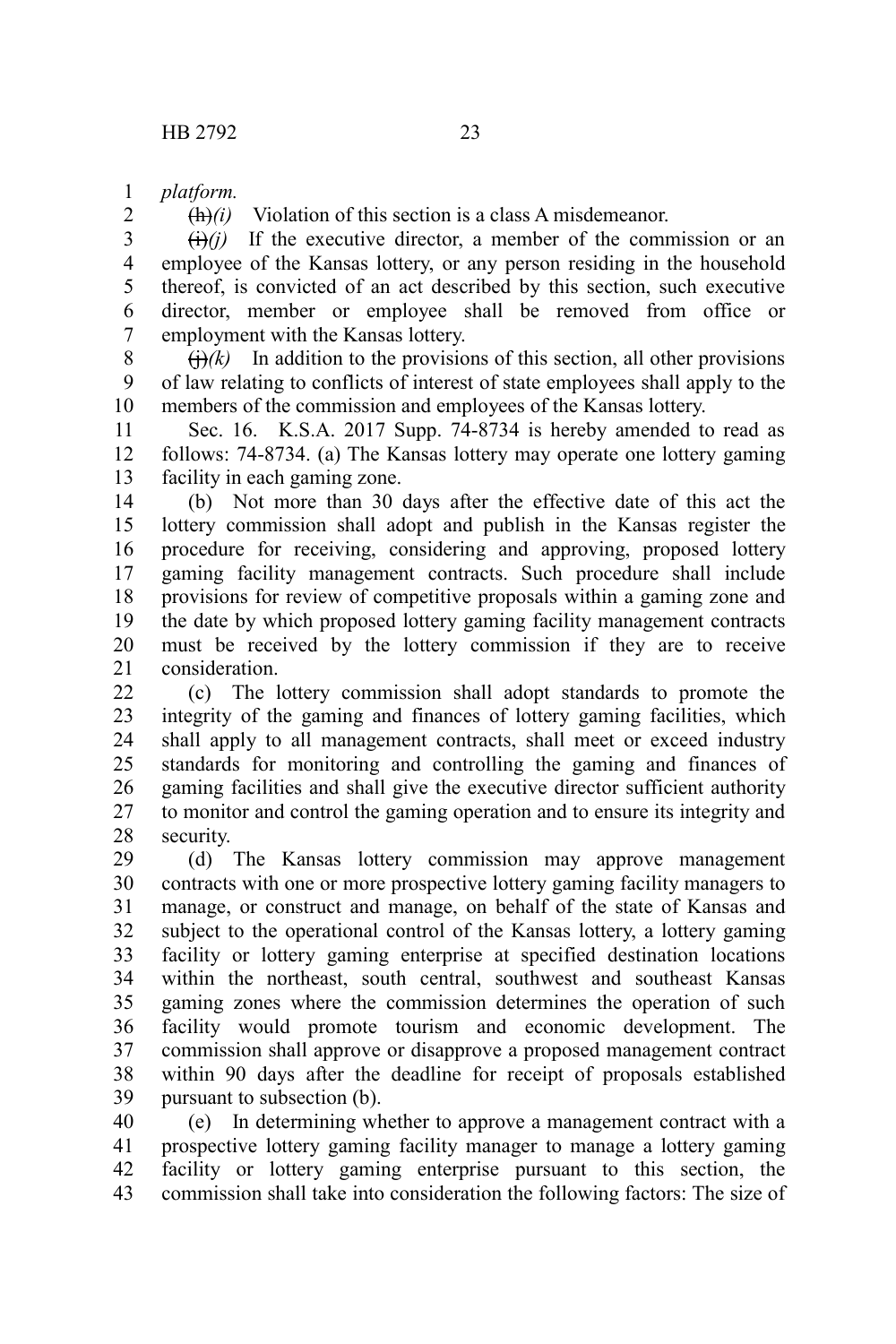the proposed facility; the geographic area in which such facility is to be located; the proposed facility's location as a tourist and entertainment destination; the estimated number of tourists that would be attracted by the proposed facility; the number and type of lottery facility games to be operated at the proposed facility; and agreements related to ancillary lottery gaming facility operations. 1 2 3 4 5 6

(f) Subject to the requirements of this section, the commission shall approve at least one proposed lottery gaming facility management contract for a lottery gaming facility in each gaming zone. 7 8 9

10

(g) The commission shall not approve a management contract unless:

(1) (A) The prospective lottery gaming facility manager is a resident Kansas American Indian tribe and, at a minimum: (i) Has sufficient access to financial resources to support the activities required of a lottery gaming facility manager under the Kansas expanded lottery act; and (ii) has three consecutive years' experience in the management of gaming which would be class III gaming, as defined in K.S.A. 46-2301, and amendments thereto, operated pursuant to state or federal law; or 11 12 13 14 15 16 17

(B) the prospective lottery gaming facility manager is not a resident Kansas American Indian tribe and, at a minimum: (i) Has sufficient access to financial resources to support the activities required of a lottery gaming facility manager under the Kansas expanded lottery act; (ii) is current in filing all applicable tax returns and in payment of all taxes, interest and penalties owed to the state of Kansas and any taxing subdivision where such prospective manager is located in the state of Kansas, excluding items under formal appeal pursuant to applicable statutes; and (iii) has three consecutive years' experience in the management of gaming which would be class III gaming, as defined in K.S.A. 46-2301, and amendments thereto, operated pursuant to state or federal law; and 18 19 20 21 22 23 24 25 26 27 28

(2) the commission determines that the proposed development consists of an investment in infrastructure, including ancillary lottery gaming facility operations, of at least \$225,000,000 in the northeast and south central Kansas gaming zones and of at least \$50,000,000 in the southeast and southwest Kansas gaming zones. The commission, in determining whether the minimum investment required by this subsection is met, shall not include any amounts derived from or financed by state or local retailers' sales tax revenues. 29 30 31 32 33 34 35 36

(h) Any management contract approved by the commission under this section shall: 37 38

(1) Have a maximum initial term of 15 years from the date of opening of the lottery gaming facility. At the end of the initial term, the contract may be renewed by mutual consent of the state and the lottery gaming facility manager; 39 40 41 42

(2) specify the total amount to be paid to the lottery gaming facility 43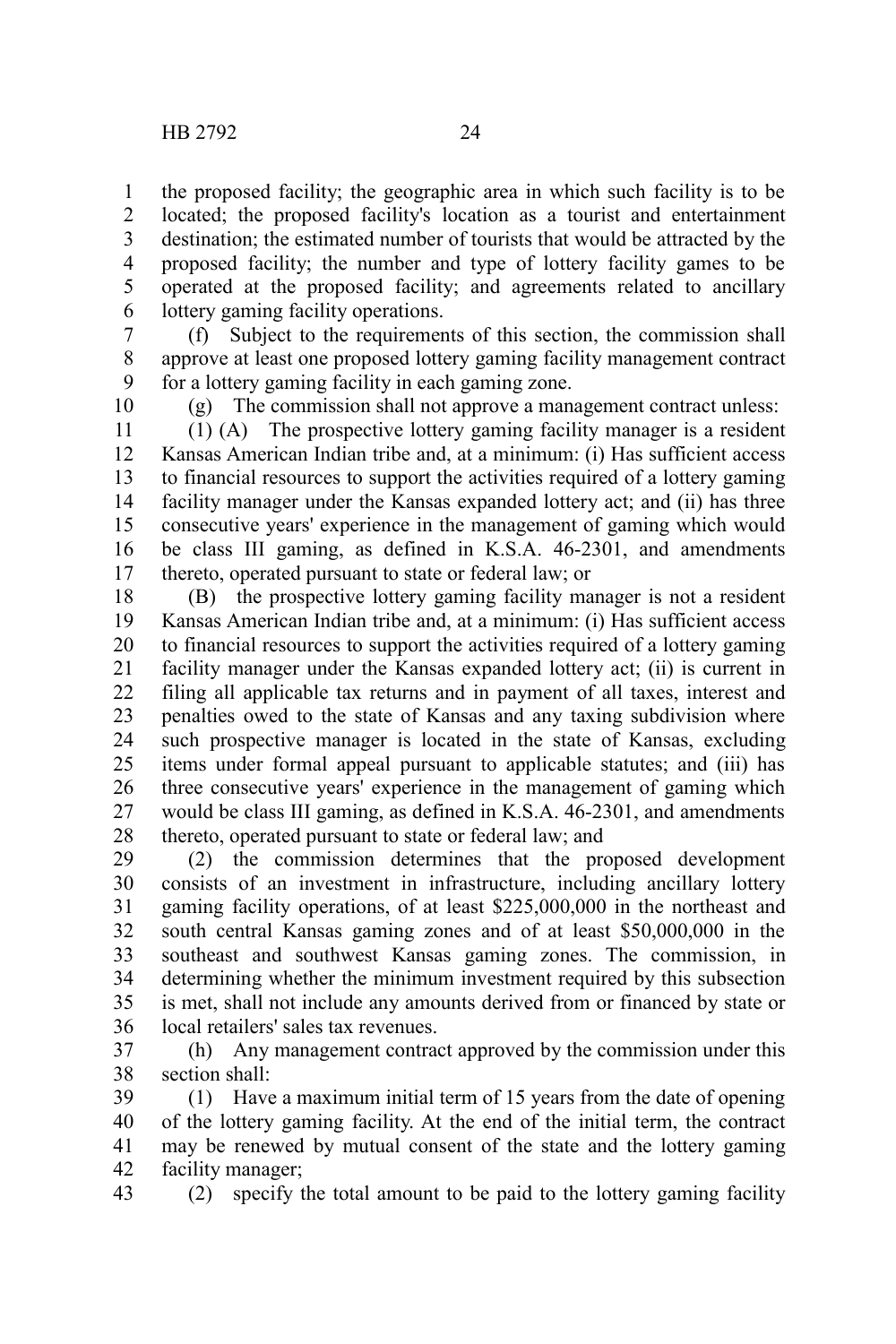manager pursuant to the contract; 1

(3) establish a mechanism to facilitate payment of lottery gaming facility expenses, payment of the lottery gaming facility manager's share of the lottery gaming facility revenues and distribution of the state's share of the lottery gaming facility revenues; 2 3 4 5

(4) include a provision for the lottery gaming facility manager to pay the costs of oversight and regulation of the lottery gaming facility manager and the operations of the lottery gaming facility by the Kansas racing and gaming commission; 6 7 8 9

(5) establish the types of lottery facility games to be installed in such facility; 10 11

(6) provide for the prospective lottery gaming facility manager, upon approval of the proposed lottery gaming facility management contract, to pay to the state treasurer a privilege fee of \$25,000,000 for the privilege of being selected as a lottery gaming facility manager of a lottery gaming facility in the northeast or south central Kansas gaming zone and \$5,500,000 for the privilege of being selected as a lottery gaming facility manager of a lottery gaming facility in the southeast or southwest Kansas gaming zone. Such fee shall be deposited in the state treasury and credited to the lottery gaming facility manager fund, which is hereby created in the state treasury; 12 13 14 15 16 17 18 19 20 21

(7) incorporate terms and conditions for the ancillary lottery gaming facility operations: 22 23

(8) designate as key employees, subject to approval of the executive director, any employees or contractors providing services or functions which are related to lottery facility games authorized by a management contract; 24 25 26 27

28

(9) include financing commitments for construction;

(10) include a resolution of endorsement from the city governing body, if the proposed facility is within the corporate limits of a city, or from the county commission, if the proposed facility is located in the unincorporated area of the county; 29 30 31 32

(11) include a requirement that any parimutuel licensee developing a lottery gaming facility pursuant to this act comply with all orders and rules and regulations of the Kansas racing and gaming commission with regard to the conduct of live racing, including the same minimum days of racing as specified in K.S.A. 2017 Supp. 74-8746, and amendments thereto, for operation of electronic gaming machines at racetrack gaming facilities; 33 34 35 36 37 38

(12) include a provision for the state to receive not less than 22% of lottery gaming facility revenues, which shall be paid to the expanded lottery act revenues fund established by K.S.A. 2017 Supp. 74-8768, and amendments thereto; 39 40 41 42

(13) include a provision for 2% of lottery gaming facility revenues to 43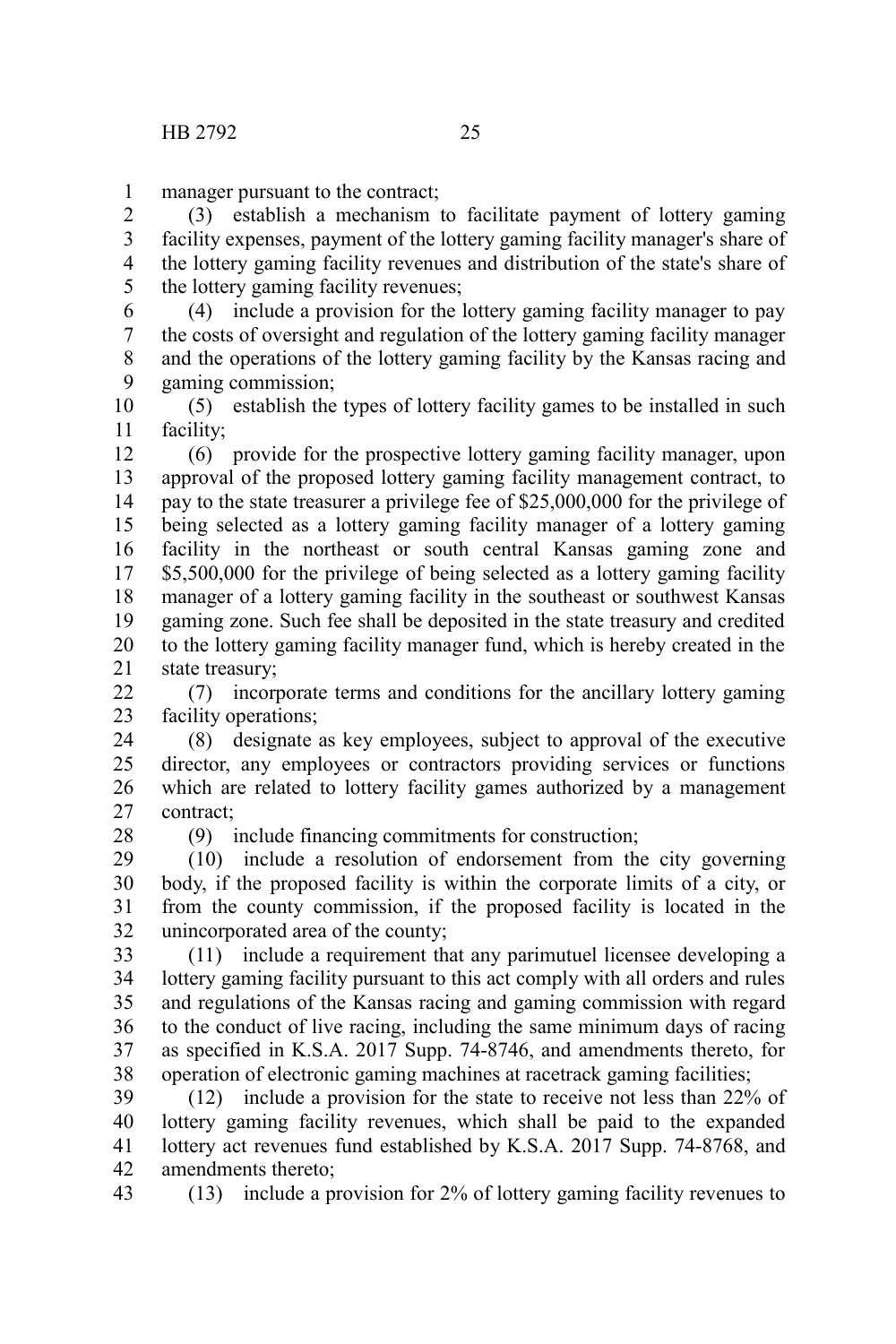be paid to the problem gambling and addictions grant fund established by K.S.A. 2017 Supp. 79-4805, and amendments thereto; 1 2

(14) if the prospective lottery gaming facility manager is an American Indian tribe, include a provision that such tribe agrees to waive its sovereign immunity with respect to any actions arising from or to enforce either the Kansas expanded lottery act or any provision of the lottery gaming facility management contract; any action brought by an injured patron or by the state of Kansas; any action for purposes of enforcing the workers compensation act or any other employment or labor law; and any action to enforce laws, rules and regulations and codes pertaining to health, safety and consumer protection; and for any other purpose deemed necessary by the executive director to protect patrons or employees and promote fair competition between the tribe and others seeking a lottery gaming facility management contract; 3 4 5 6 7 8 9 10 11 12 13 14

(15) (A) if the lottery gaming facility is located in the northeast or southwest Kansas gaming zone and is not located within a city, include a provision for payment of an amount equal to 3% of the lottery gaming facility revenues to the county in which the lottery gaming facility is located; or (B) if the lottery gaming facility is located in the northeast or southwest Kansas gaming zone and is located within a city, include provision for payment of an amount equal to 1.5% of the lottery gaming facility revenues to the city in which the lottery gaming facility is located and an amount equal to 1.5% of such revenues to the county in which such facility is located; 15 16 17 18 19 20 21 22 23 24

(16) (A) if the lottery gaming facility is located in the southeast or south central Kansas gaming zone and is not located within a city, include a provision for payment of an amount equal to 2% of the lottery gaming facility revenues to the county in which the lottery gaming facility is located and an amount equal to 1% of such revenues to the other county in such zone; or (B) if the lottery gaming facility is located in the southeast or south central Kansas gaming zone and is located within a city, provide for payment of an amount equal to 1% of the lottery gaming facility revenues to the city in which the lottery gaming facility is located, an amount equal to 1% of such revenues to the county in which such facility is located and an amount equal to 1% of such revenues to the other county in such zone; 25 26 27 28 29 30 31 32 33 34 35

(17) allow the lottery gaming facility manager to manage the lottery gaming facility in a manner consistent with this act and applicable law, but shall place full, complete and ultimate ownership and operational control of the gaming operation*, including any sports wagering,* of the lottery gaming facility with the Kansas lottery. The Kansas lottery shall not delegate and shall explicitly retain the power to overrule any action of the lottery gaming facility manager affecting the gaming operation without prior notice. The Kansas lottery shall retain full control over all decisions 36 37 38 39 40 41 42 43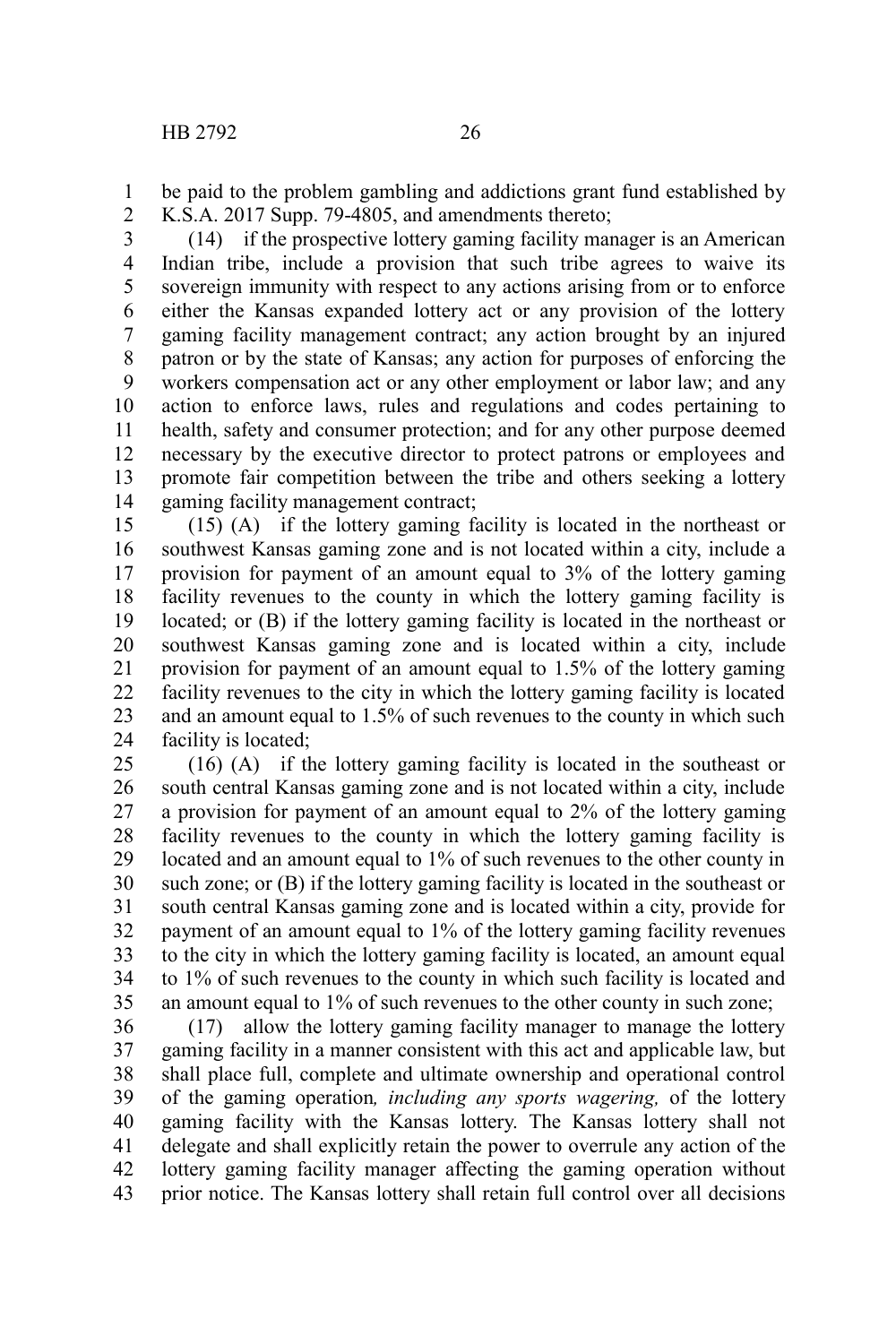concerning lottery gaming facility games *and sports wagering*; 1

(18) include provisions for the Kansas racing and gaming commission to oversee all lottery gaming facility operations, including, but not limited to: Oversight of internal controls; oversight of security of facilities; performance of background investigations, determination of qualifications and credentialing of employees, contractors and agents of the lottery gaming facility manager and of ancillary lottery gaming facility operations, as determined by the Kansas racing and gaming commission; auditing of lottery gaming facility revenues *and sports wagering revenues*; enforcement of all state laws and maintenance of the integrity of gaming operations; and 2 3 4 5 6 7 8 9 10 11

(19) include enforceable provisions: (A) Prohibiting the state, until July 1, 2032, from: (i) Entering into management contracts for more than four lottery gaming facilities or similar gaming facilities, one to be located in the northeast Kansas gaming zone, one to be located in the south central Kansas gaming zone, one to be located in the southwest Kansas gaming zone and one to be located in the southeast Kansas gaming zone; (ii) designating additional areas of the state where operation of lottery gaming facilities or similar gaming facilities would be authorized; or (iii) operating an aggregate of more than 2,800 electronic gaming machines at all parimutuel licensee locations; and (B) requiring the state to repay to the lottery gaming facility manager an amount equal to the privilege fee paid by such lottery gaming facility manager, plus interest on such amount, compounded annually at the rate of 10%, if the state violates the prohibition provision described in (A). 12 13 14 15 16 17 18 19 20 21 22 23 24 25

*(i) Any management contract approved by the commission under this section may include provisions for conducting, operating and managing sports wagering by the lottery gaming facility manager in accordance with the Kansas sports wagering act. If a management contract includes such provisions, then such contract shall include a provision for the state to receive not less than 6.75% of the sports wagering revenues, which shall be paid to the expanded lottery act revenues fund established by K.S.A. 2017 Supp. 74-8768, and amendments thereto.* 26 27 28 29 30 31 32 33

 $\overrightarrow{(i)}$ *(i)* The power of eminent domain shall not be used to acquire any interest in real property for use in a lottery gaming enterprise. 34 35

 $(j)(k)$  Any proposed management contract for which the privilege fee has not been paid to the state treasurer within 30 days after the date of approval of the management contract shall be null and void. 36 37 38

(k)*(l)* A person who is the manager of the racetrack gaming facility in a gaming zone shall not be eligible to be the manager of the lottery gaming facility in the same zone. 39 40 41

 $(H)(m)$  Management contracts authorized by this section may include provisions relating to: 42 43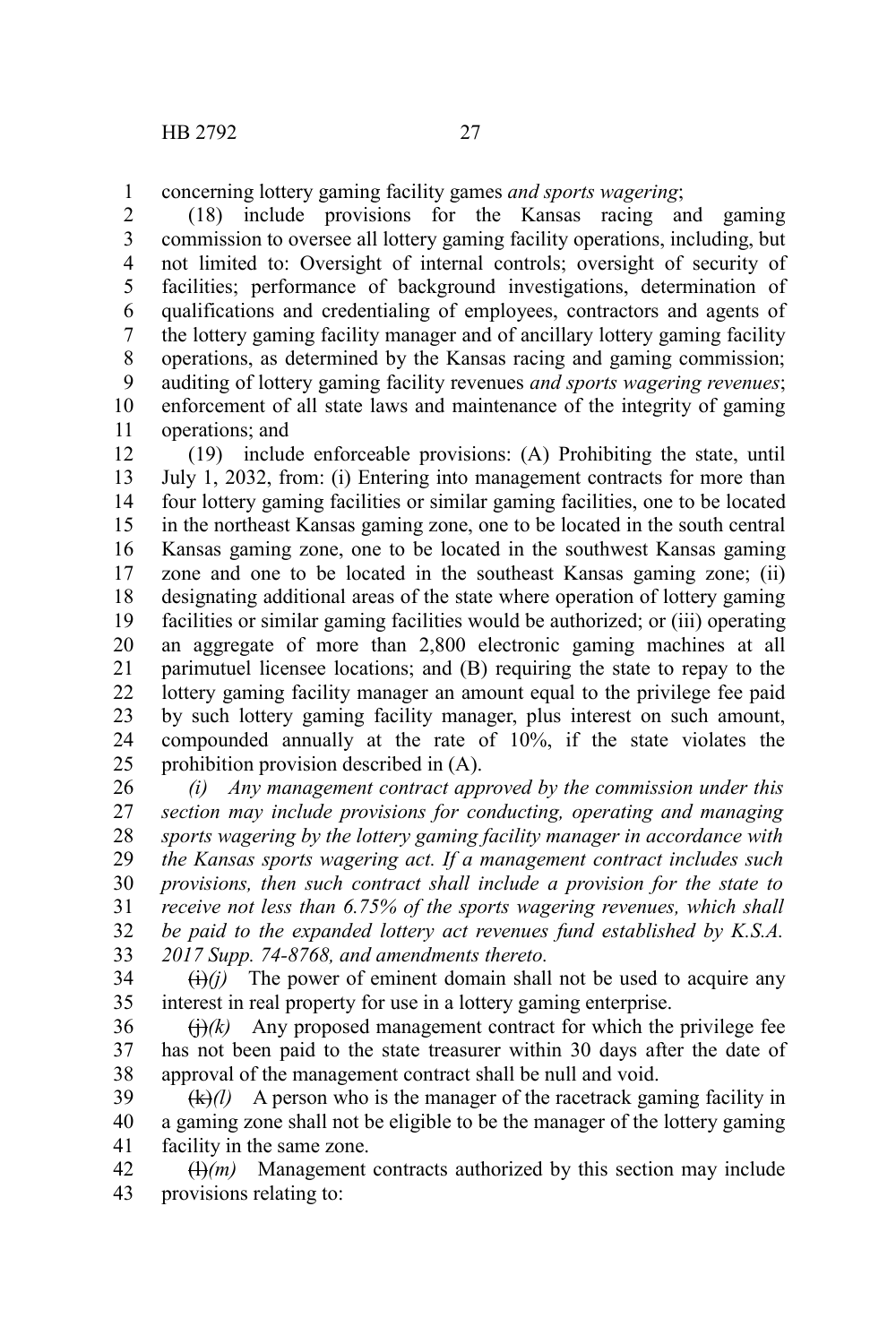(1) Accounting procedures to determine the lottery gaming facility revenues, unclaimed prizes and credits; 1 2

(2) minimum requirements for a lottery gaming facility manager to provide qualified oversight, security and supervision of the lottery facility games including the use of qualified personnel with experience in applicable technology; 3 4 5 6

(3) eligibility requirements for employees, contractors or agents of a lottery gaming facility manager who will have responsibility for or involvement with actual gaming activities or for the handling of cash or tokens; 7 8 9 10

(4) background investigations to be performed by the Kansas racing and gaming commission; 11 12

(5) credentialing requirements for any employee, contractor or agent of the lottery gaming facility manager or of any ancillary lottery gaming facility operation as provided by the Kansas expanded lottery act or rules and regulations adopted pursuant thereto; 13 14 15 16

(6) provision for termination of the management contract by either party for cause; and 17 18

(7) any other provision deemed necessary by the parties, including such other terms and restrictions as necessary to conduct any lottery facility game in a legal and fair manner. 19 20 21

(m) *(n)* A management contract shall not constitute property, nor shall it be subject to attachment, garnishment or execution, nor shall it be alienable or transferable, except upon approval by the executive director, nor shall it be subject to being encumbered or hypothecated. The trustee of any insolvent or bankrupt lottery gaming facility manager may continue to operate pursuant to the management contract under order of the appropriate court for no longer than one year after the bankruptcy or insolvency of such manager. 22 23 24 25 26 27 28 29

(n) *(o)* (1) The Kansas lottery shall be the licensee and owner of all software programs used at a lottery gaming facility for any lottery facility game. 30 31 32

(2) A lottery gaming facility manager, on behalf of the state, shall purchase or lease for the Kansas lottery all lottery facility games. All lottery facility games shall be subject to the ultimate control of the Kansas lottery in accordance with this act. 33 34 35 36

*(3) If a lottery gaming facility manager agrees to offer sports wagering, the Kansas lottery shall be the licensee and owner of all software programs used in offering sports wagering, and the lottery gaming facility manager, on behalf of the state, shall purchase or lease for the Kansas lottery any equipment or other property necessary for offering sports wagering. All sports wagering shall be subject to the ultimate control of the Kansas lottery in accordance with this act and the Kansas* 37 38 39 40 41 42 43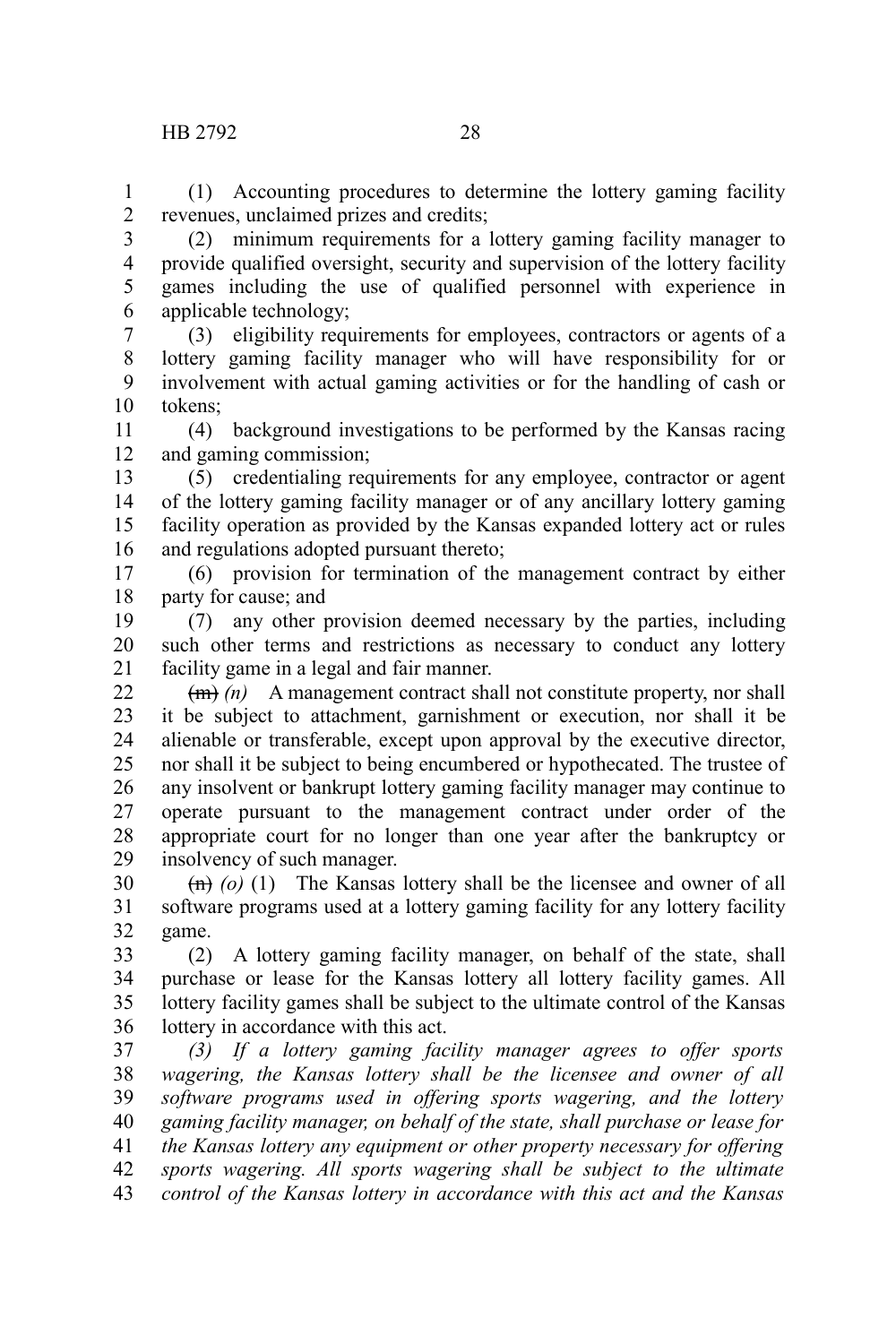*sports wagering act.* 1

 $\left(\Theta\right)$  *(p)* A lottery gaming facility shall comply with any planning and zoning regulations of the city or county in which it is to be located. The executive director shall not contract with any prospective lottery gaming facility manager for the operation and management of such lottery gaming facility unless such manager first receives any necessary approval under planning and zoning requirements of the city or county in which it is to be **located** 2 3 4 5 6 7 8

(p) *(q)* Prior to expiration of the term of a lottery gaming facility management contract, the lottery commission may negotiate a new lottery gaming facility management contract with the lottery gaming facility manager if the new contract is substantially the same as the existing contract. Otherwise, the lottery gaming facility review board shall be reconstituted and a new lottery gaming facility management contract shall be negotiated and approved in the manner provided by this act. 9 10 11 12 13 14 15

Sec. 17. K.S.A. 2017 Supp. 74-8741 is hereby amended to read as follows: 74-8741. (a) The executive director of the Kansas lottery shall negotiate a racetrack gaming facility management contract to place electronic gaming machines at one parimutuel licensee location in each gaming zone except the southwest Kansas gaming zone. *The racetrack management contract may also provide for the racetrack gaming facility manager to conduct, operate and manage sports wagering as provided in subsection (d).* 16 17 18 19 20 21 22 23

(b) To be eligible to enter into a racetrack gaming facility management contract the prospective racetrack gaming facility manager shall, at a minimum: 24 25 26

(1) Have sufficient access to financial resources to support the activities required of a racetrack gaming facility manager under the Kansas expanded lottery act; and 27 28 29

(2) be current in filing all applicable tax returns and in payment of all taxes, interest and penalties owed to the state of Kansas and any taxing subdivision where such prospective manager is located in the state of Kansas, excluding items under formal appeal pursuant to applicable statutes. 30 31 32 33 34

35 36 (c) A racetrack gaming facility management contract shall include:

(1) The term of the contract;

(2) provisions for the Kansas racing and gaming commission to oversee all racetrack gaming facility operations, including, but not limited to: Oversight of internal controls; oversight of security of facilities; performance of background investigations, determination of qualifications and any required certification or licensing of officers, directors, board members, employees, contractors and agents of the racetrack gaming facility manager; auditing of net electronic gaming machine income *and* 37 38 39 40 41 42 43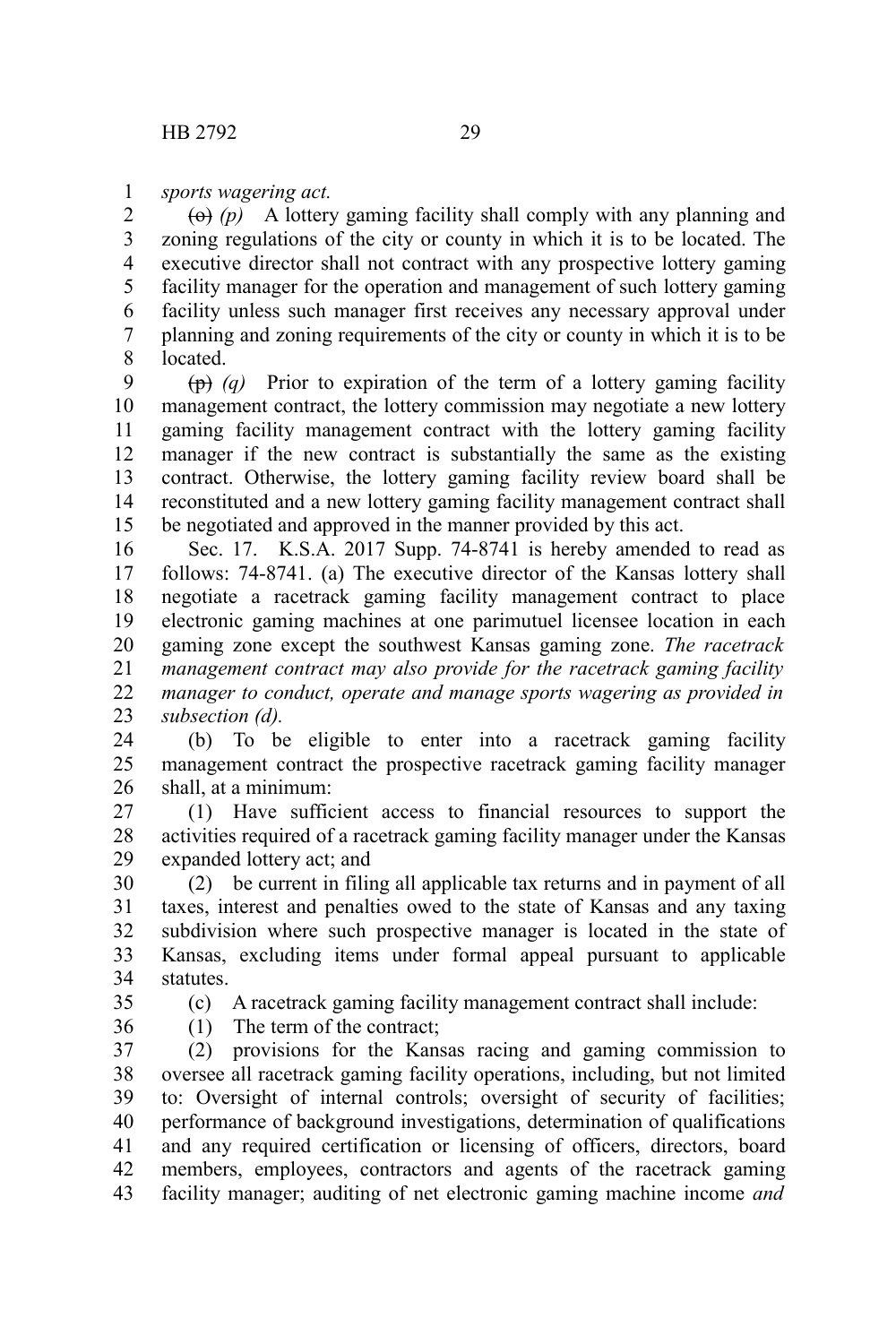*sports wagering revenues* and maintenance of the integrity of electronic gaming machine operations; 1 2

(3) provisions for the racetrack gaming facility manager to pay the costs of oversight and regulation of the racetrack gaming facility manager under this act and such manager's racetrack gaming facility operations by the Kansas racing and gaming commission; and 3 4 5 6

(4) enforceable provisions: (A) Prohibiting the state, until July 1, 2032, from (i) entering into management contracts for more than-three*four* lottery gaming facilities or similar gaming facilities, one to be located in the northeast Kansas gaming zone, one to be located in the south central Kansas gaming zone*, one to be located in the southwest gaming zone* and one to be located in the southeast Kansas gaming zone, (ii) designating additional areas of the state where operation of lottery gaming facilities or similar gaming facilities would be authorized or (iii) operating an aggregate of more than 2,800 electronic gaming machines at all parimutuel licensee locations; and (B) requiring the state to repay to the racetrack gaming facility manager an amount equal to the privilege fee paid by such racetrack gaming facility manager, plus interest on such amount, compounded annually at the rate of 10%, if the state violates the prohibition provision described in (A). 7 8 9 10 11 12 13 14 15 16 17 18 19 20

*(d) Any management contract approved by the commission under K.S.A. 2017 Supp. 74-8742, and amendments thereto, may include provisions for conducting, operating and managing sports wagering by the racetrack gaming facility manager in accordance with the Kansas sports wagering act. If a management contract includes such provisions, then such contract shall include a provision for the state to receive not less than 6.75% of the sports wagering revenues, which shall be paid to the expanded lottery act revenues fund established by K.S.A. 2017 Supp. 74- 8768, and amendments thereto.* 21 22 23 24 25 26 27 28 29

(d) *(e)* Racetrack gaming facility management contracts authorized by this section may include provisions relating to: 30 31

(1) Accounting procedures to determine net electronic gaming machine income, unclaimed prizes and credits; 32 33

(2) minimum requirements for a racetrack gaming facility manager to provide qualified oversight, security and supervision of electronic gaming machines including the use of qualified personnel with experience in applicable technology; 34 35 36 37

(3) eligibility requirements for employees, contractors or agents of a racetrack gaming facility manager who will have responsibility for or involvement with electronic gaming machines or for the handling of cash or tokens; 38 39 40 41

(4) background investigations to be performed by the Kansas racing and gaming commission; 42 43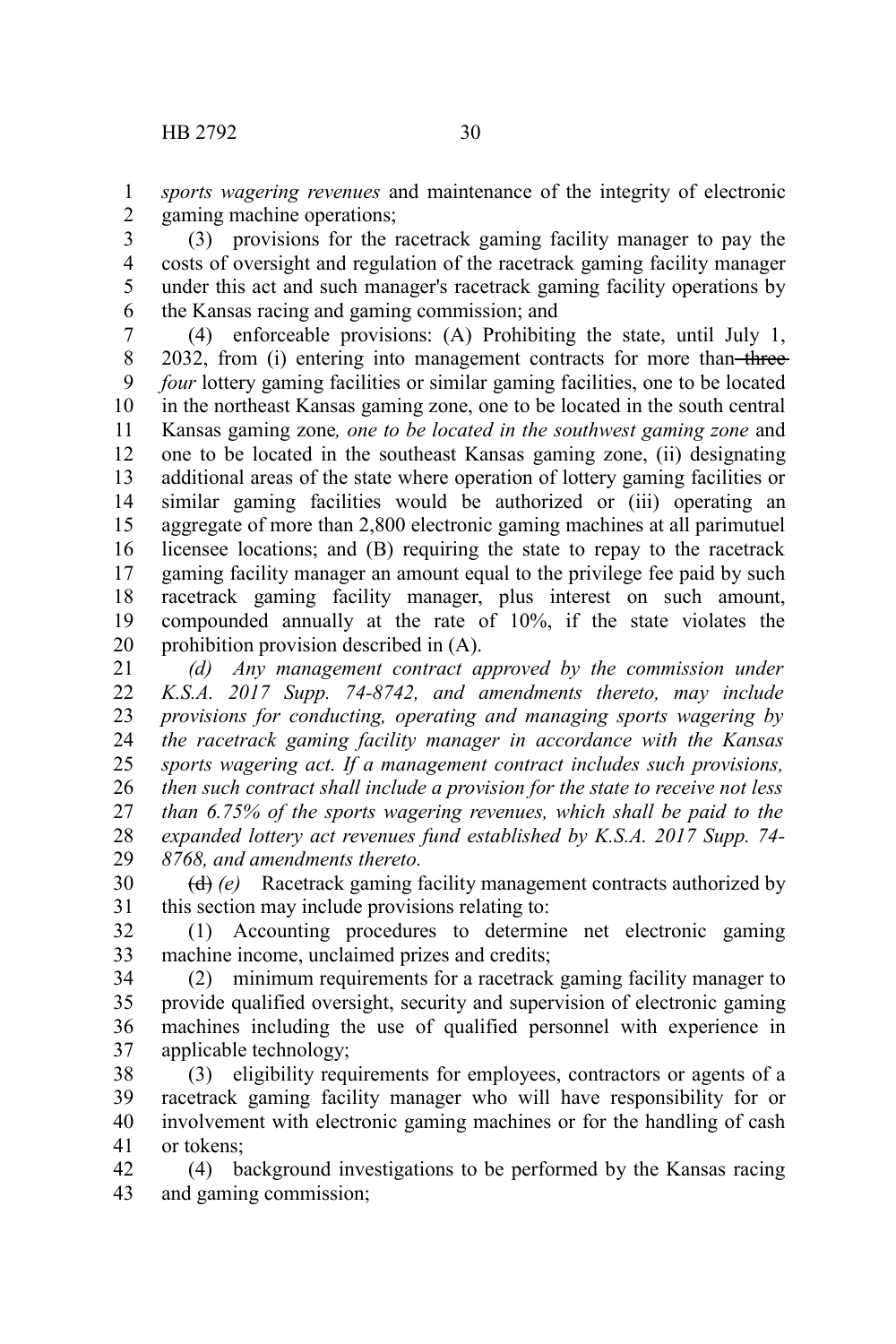(5) credentialing or certification requirements of any employee, contractor or agent as provided by the Kansas expanded lottery act or rules and regulations adopted pursuant thereto; 1 2 3

(6) provision for termination of the management contract by either party for cause; and 4 5

(7) any other provision deemed necessary by the parties, including such other terms and restrictions as necessary to conduct racetrack gaming facility operations in a legal and fair manner. 6 7 8

 $(e)$  *(f)* A person who is the manager of a lottery gaming facility in a gaming zone shall not be eligible to be the manager of the racetrack gaming facility in the same zone. 9 10 11

(f) *(g)* A racetrack gaming facility management contract shall not constitute property, nor shall it be subject to attachment, garnishment or execution, nor shall it be alienable or transferable, except upon approval by the executive director, nor shall it be subject to being encumbered or hypothecated. 12 13 14 15 16

*(h) If a racetrack gaming facility manager agrees to offer sports wagering, the Kansas lottery shall be the licensee and owner of all software programs used in offering sports wagering, and the racetrack gaming facility manager, on behalf of the state, shall purchase or lease for the Kansas lottery any equipment or other property necessary for offering sports wagering. All sports wagering shall be subject to the ultimate control of the Kansas lottery in accordance with this act and the Kansas sports wagering act.* 17 18 19 20 21 22 23 24

Sec. 18. K.S.A. 2017 Supp. 74-8751 is hereby amended to read as follows: 74-8751. The Kansas racing and gaming commission, through rules and regulations, shall establish: 25 26 27

(a) A certification requirement, and enforcement procedure, for officers, directors, key employees and persons directly or indirectly owning a 0.5% or more interest in a lottery gaming facility manager or racetrack gaming facility manager. Such certification requirement shall include compliance with such security, fitness and background investigations and standards as the executive director of the Kansas racing and gaming commission deems necessary to determine whether such person's reputation, habits or associations pose a threat to the public interest of the state or to the reputation of or effective regulation and control of the lottery gaming facility or racetrack gaming facility. Any person convicted of any felony, a crime involving gambling or a crime of moral turpitude prior to applying for a certificate hereunder or at any time thereafter shall be deemed unfit. The Kansas racing and gaming commission shall conduct the security, fitness and background checks required pursuant to this subsection. Certification pursuant to this subsection shall not be assignable or transferable; 28 29 30 31 32 33 34 35 36 37 38 39 40 41 42 43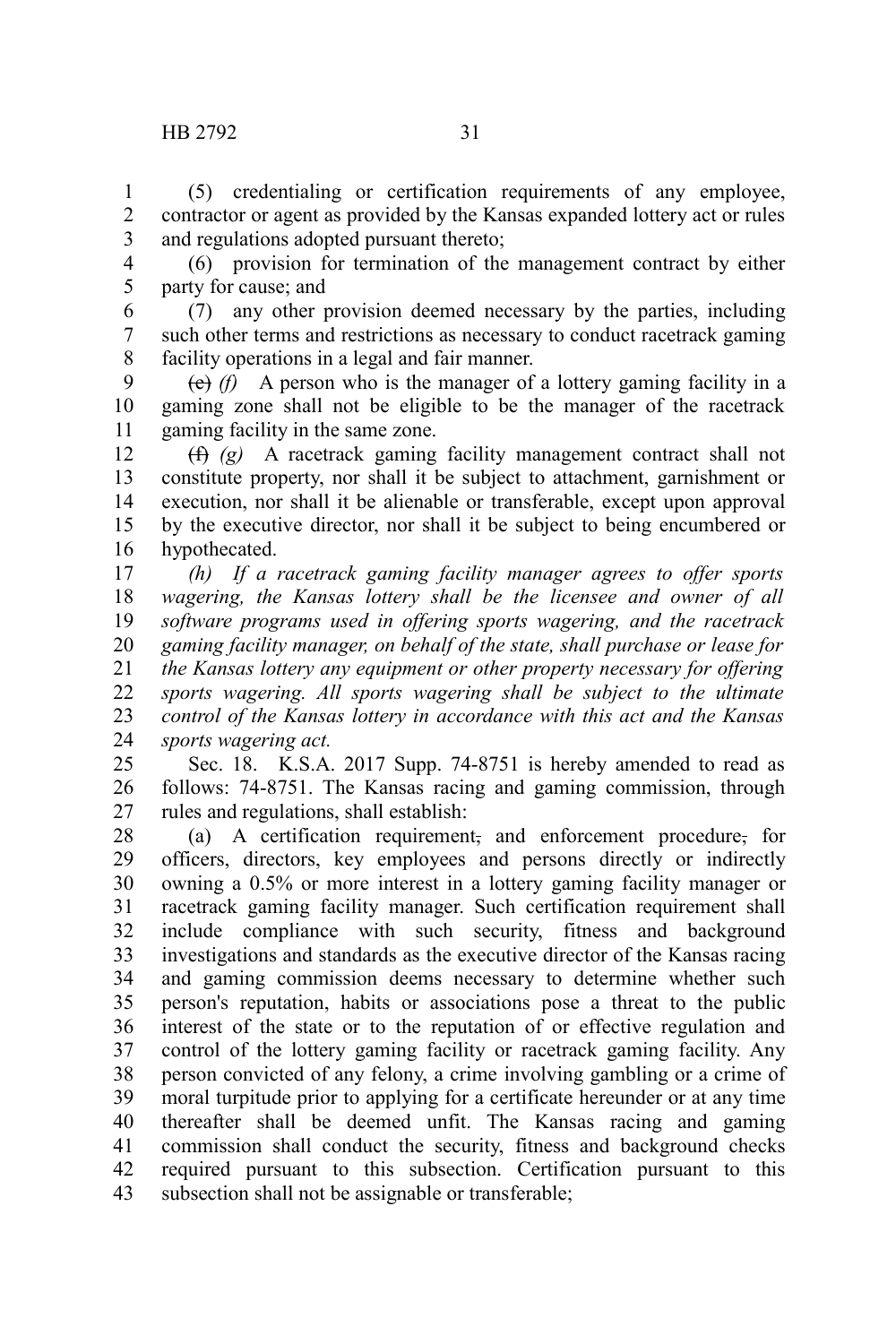(b) a certification requirement, and enforcement procedure, for those persons, including electronic gaming machine manufacturers, technology providers and computer system providers, who propose to contract with a lottery gaming facility manager, a racetrack gaming facility manager or the state for the provision of goods or services related to a lottery gaming facility or racetrack gaming facility, including management services. Such certification requirements shall include compliance with such security, fitness and background investigations and standards of officers, directors, key gaming employees and persons directly or indirectly owning a 0.5% or more interest in such entity as the executive director of the Kansas racing and gaming commission deems necessary to determine whether such person's reputation, habits and associations pose a threat to the public interest of the state or to the reputation of or effective regulation and control of the lottery gaming facility or racetrack gaming facility. Any person convicted of any felony, a crime involving gambling or a crime of moral turpitude prior to applying for a certificate hereunder or at any time thereafter shall be deemed unfit. If the executive director of the racing and gaming commission determines the certification standards of another state are comprehensive, thorough and provide similar adequate safeguards, the executive director may certify an applicant already certified in such state 1 2 3 4 5 6 7 8 9 10 11 12 13 14 15 16 17 18 19 20

without the necessity of a full application and background check. The Kansas racing and gaming commission shall conduct the security, fitness and background checks required pursuant to this subsection. Certification pursuant to this subsection shall not be assignable or transferable; 21 22 23 24

(c) provisions for revocation of a certification required by subsection (a) or (b) upon a finding that the certificate holder, an officer or director thereof or a person directly or indirectly owning a 0.5% or more interest therein: (1) Has knowingly provided false or misleading material information to the Kansas lottery or its employees; or (2) has been convicted of a felony, gambling related offense or any crime of moral turpitude; and 25 26 27 28 29 30 31

(d) provisions for suspension, revocation or nonrenewal of a certification required by subsection (a) or (b) upon a finding that the certificate holder, an officer or director thereof or a person directly or indirectly owning a 0.5% or more interest therein: (1) Has failed to notify the Kansas lottery about a material change in ownership of the certificate holder, or any change in the directors or officers thereof; (2) is delinquent in remitting money owed to the Kansas lottery; (3) has violated any provision of any contract between the Kansas lottery and the certificate holder; or (4) has violated any provision of the Kansas expanded lottery act or any rule and regulation adopted hereunder*;* 32 33 34 35 36 37 38 39 40 41

*(e) a certification requirement and enforcement procedure for: (1) Employees of a lottery retailer, a lottery gaming facility manager or* 42 43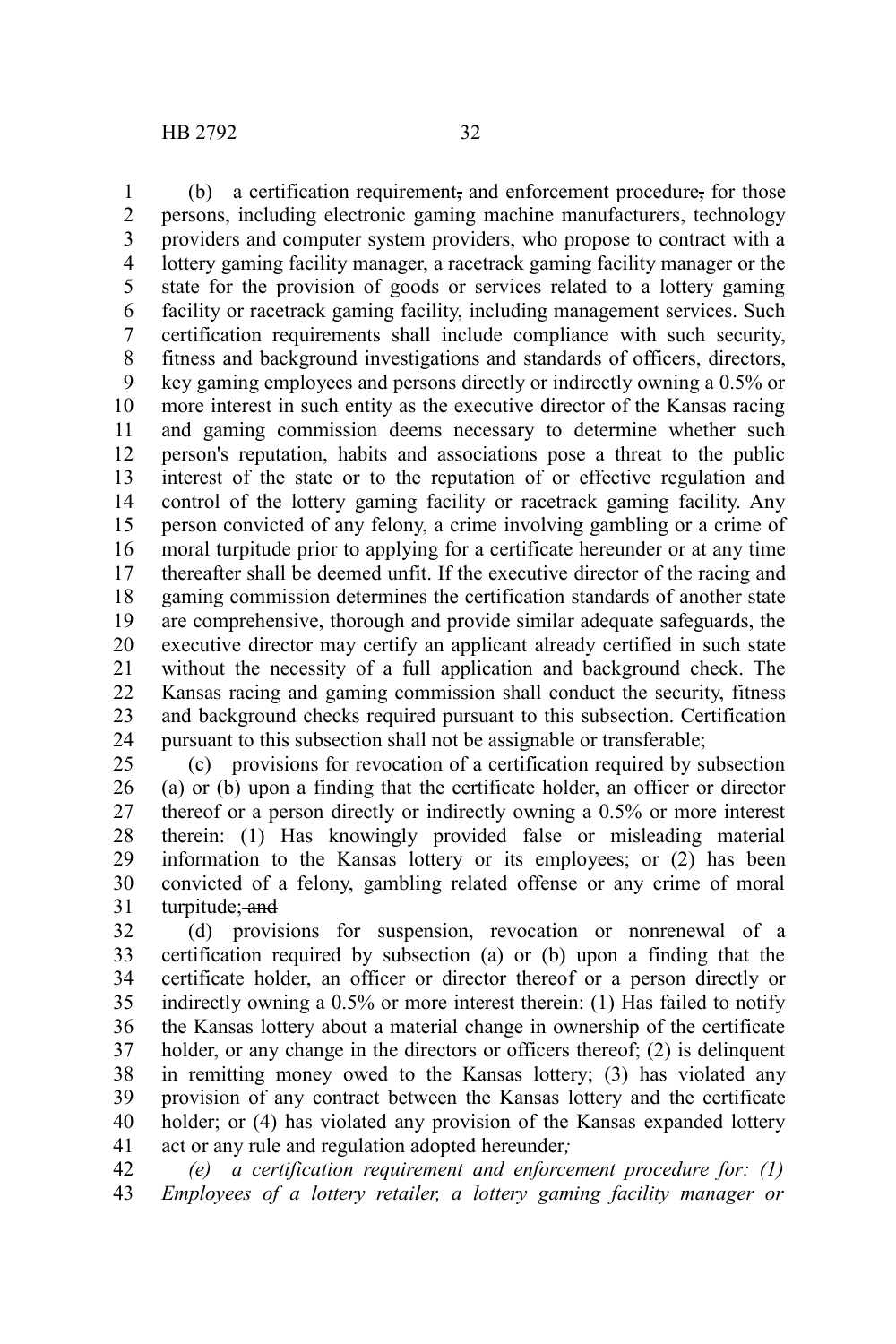*racetrack gaming facility manager who are directly involved in the conduct, operation or management of sports wagering offered by such retailer or manager; and (2) those persons, including interactive sports wagering platforms and other technology and computer system providers, who propose to contract with a lottery gaming facility manager, a racetrack gaming facility manager or the state for the provision of goods or services related to sports wagering, including management services. Such certification requirement shall include compliance with such security, fitness and background investigations and standards as the executive director of the Kansas racing and gaming commission deems necessary to determine whether such person's reputation, habits or associations pose a threat to the public interest of the state or to the reputation of or effective regulation and control of sports wagering offered by the lottery gaming facility, racetrack gaming facility or the Kansas lottery. Any person convicted of any felony, a crime involving gambling or a crime of moral turpitude prior to applying for a certificate hereunder or at any time thereafter shall be deemed unfit. Such certification shall be valid for one year from the date of issuance. The Kansas racing and gaming commission shall conduct the security, fitness and background checks required pursuant to this subsection. Certification pursuant to this subsection shall not be assignable or transferable; and* 1 2 3 4 5 6 7 8 9 10 11 12 13 14 15 16 17 18 19 20 21

*(f) provisions for suspension, revocation or nonrenewal of a certification required by subsection (e) upon a finding that the certificate holder: (1) Has knowingly provided false or misleading material information to the Kansas lottery, the Kansas racing and gaming commission or to the employees of either entity; (2) has been convicted of a felony, gambling-related offense or any crime of moral turpitude; (3) has violated any provision of any contract between the Kansas lottery and the certificate holder; or (4) has violated any provision of the Kansas sports wagering act or any rule and regulation adopted hereunder*. 22 23 24 25 26 27 28 29 30

Sec. 19. K.S.A. 2017 Supp. 74-8752 is hereby amended to read as follows: 74-8752. (a) The executive director of the Kansas lottery and the executive director of the Kansas racing and gaming commission, or their designees, may observe and inspect all electronic gaming machines, lottery facility games, *sports wagering operations,* lottery gaming facilities, racetrack gaming facilities and all related equipment and facilities operated by a lottery gaming facility manager or racetrack gaming facility manager. 31 32 33 34 35 36 37

(b) In addition to any other powers granted pursuant to this act, the executive director of the racing and gaming commission shall have the power to: 38 39 40

(1) Examine, or cause to be examined by any agent or representative designated by such executive director, any books, papers, records or memoranda of any lottery gaming facility manager or racetrack gaming 41 42 43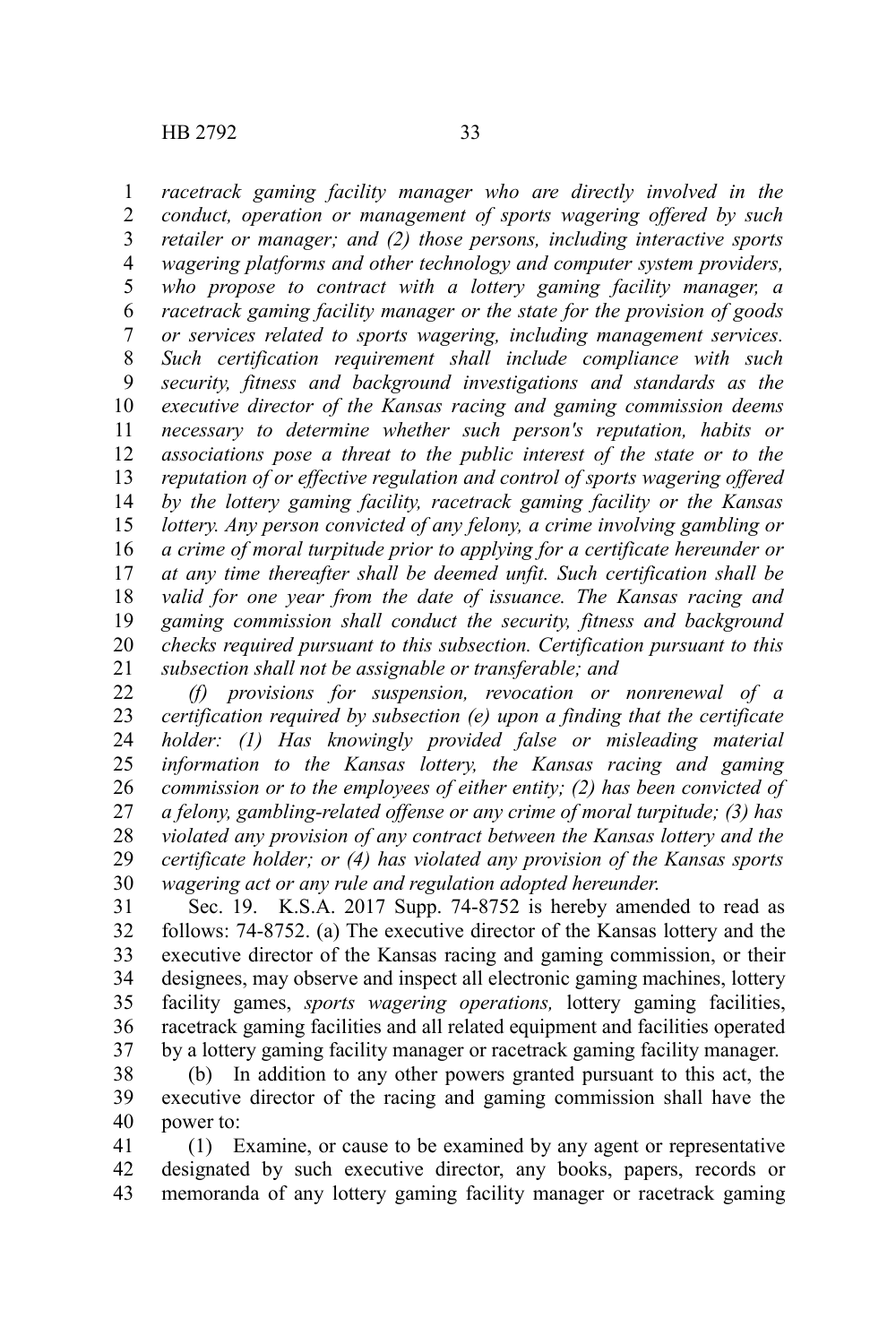facility manager, or of any business involved in electronic gaming machines or lottery facility games authorized pursuant to the Kansas expanded lottery act, *or sports wagering operations authorized pursuant to the Kansas sports wagering act,* for the purpose of ascertaining compliance with any provision of the Kansas lottery act, the Kansas expanded lottery act, *the Kansas sports wagering act* or any rules and regulations adopted thereunder; 1 2 3 4 5 6 7

(2) investigate alleged violations of the Kansas expanded lottery act *or Kansas sports wagering act* and alleged violations of any rules and regulations, orders and final decisions of the Kansas lottery commission, the executive director of the Kansas lottery, the Kansas racing and gaming commission or the executive director of the Kansas racing and gaming commission; 8 9 10 11 12 13

(3) request a court to issue subpoenas to compel access to or for the production of any books, papers, records or memoranda in the custody or control of any lottery gaming facility manager or racetrack gaming facility manager related to the management of the lottery gaming facility or racetrack gaming facility, or to compel the appearance of any lottery gaming facility manager or racetrack gaming facility manager for the purpose of ascertaining compliance with the provisions of the Kansas lottery act<del> and</del>, the Kansas expanded lottery act, the Kansas sports *wagering act* or rules and regulations adopted thereunder; 14 15 16 17 18 19 20 21 22

(4) inspect and approve, prior to publication or distribution, all advertising by a lottery gaming facility manager or racetrack gaming facility manager which includes any reference to the Kansas lottery; and 23 24 25

(5) take any other action as may be reasonable or appropriate to enforce the provisions of the Kansas expanded lottery act *and the Kansas sports wagering act,* and any rules and regulations, orders and final decisions of the executive director of the Kansas lottery, the Kansas lottery commission, the executive director of the Kansas racing commission or the Kansas racing and gaming commission. 26 27 28 29 30 31

(c) Appropriate security measures shall be required in any and all areas where electronic gaming machines and other lottery facility games authorized pursuant to the Kansas expanded lottery act *and sports wagering authorized pursuant to the Kansas sports wagering act* are located or operated. The executive director of the Kansas racing and gaming commission shall approve all such security measures. 32 33 34 35 36 37

(d) The executive director of the Kansas racing and gaming commission shall require an annual audit of the operations of each lottery gaming facility and ancillary lottery gaming facility operations and each racetrack gaming facility as determined by the commission. Such audit shall be conducted by the Kansas racing and gaming commission or a licensed accounting firm approved by the executive director of the Kansas 38 39 40 41 42 43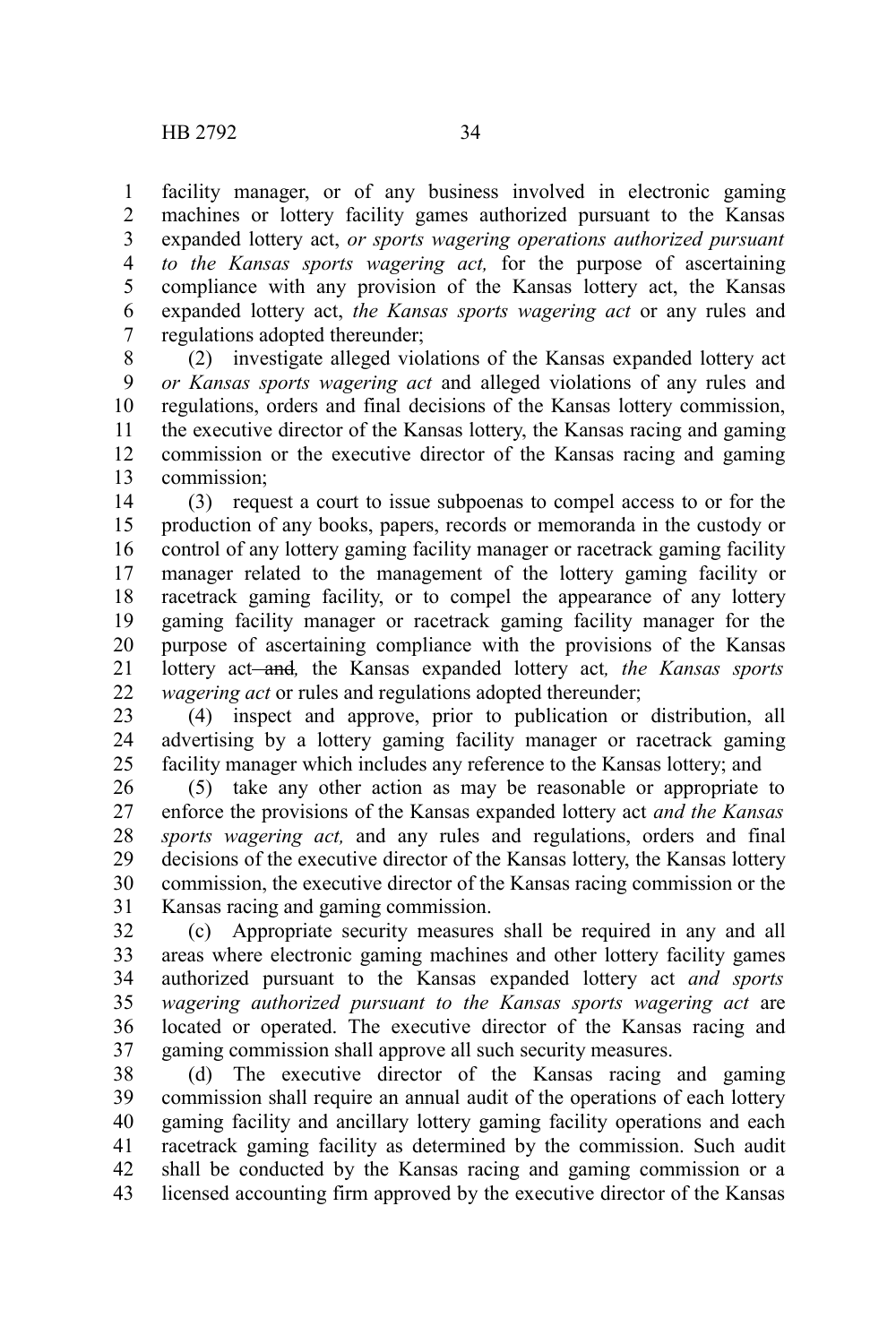racing and gaming commission and shall be conducted at the expense of the lottery gaming facility manager or racetrack facility manager. 1 2

(e) None of the information disclosed pursuant to subsection (b) or (d) shall be subject to disclosure under the Kansas open records act, K.S.A. 45-216 et seq., and amendments thereto. 3 4 5

Sec. 20. K.S.A. 2017 Supp. 74-8760 is hereby amended to read as follows: 74-8760. (a) Except in accordance with rules and regulations of the Kansas racing and gaming commission or by written authority from the executive director of the Kansas racing and gaming commission in performing installation, maintenance, inspection and repair services, it is a class A nonperson misdemeanor for the following to place a wager on or play an electronic gaming machine game or*,* a lottery facility game at a lottery gaming facility *or place a sports wager with a lottery gaming facility* in this state: The executive director of the Kansas lottery, a member of the Kansas lottery commission or any employee or agent of the Kansas lottery; the executive director, a member or any employee or agent of the Kansas racing and gaming commission; or the lottery gaming facility manager or any employee of the lottery gaming facility manager. 6 7 8 9 10 11 12 13 14 15 16 17 18

(b) Except in accordance with rules and regulations of the Kansas racing and gaming commission or by written authority from the executive director of the Kansas racing and gaming commission in performing installation, maintenance, inspection and repair services, it is a class A nonperson misdemeanor for the following to place a wager on or play an electronic gaming machine at a racetrack gaming facility *or place a sports wager with a racetrack gaming facility* in this state: The executive director of the Kansas lottery, a member of the Kansas lottery commission or any employee or agent of the Kansas lottery; the executive director, a member or any employee or agent of the Kansas racing and gaming commission; or the racetrack gaming facility manager or any employee of the racetrack gaming facility manager. 19 20 21 22 23 24 25 26 27 28 29 30

(c) It is a severity level 8, nonperson felony for any person playing or using any electronic gaming machine in Kansas knowingly to: 31 32

(1) Use other than a lawful coin or legal tender of the United States of America, or to use coin not of the same denomination as the coin intended to be used in an electronic gaming machine, except that in the playing of any electronic gaming machine or similar gaming device, it shall be lawful for any person to use gaming billets, tokens or similar objects therein which are approved by the Kansas racing and gaming commission; 33 34 35 36 37 38

(2) possess or use, while on premises where electronic gaming machines are authorized pursuant to the Kansas expanded lottery act, any cheating or thieving device, including, but not limited to, tools, wires, drills, coins attached to strings or wires or electronic or magnetic devices to facilitate removing from any electronic gaming machine any money or 39 40 41 42 43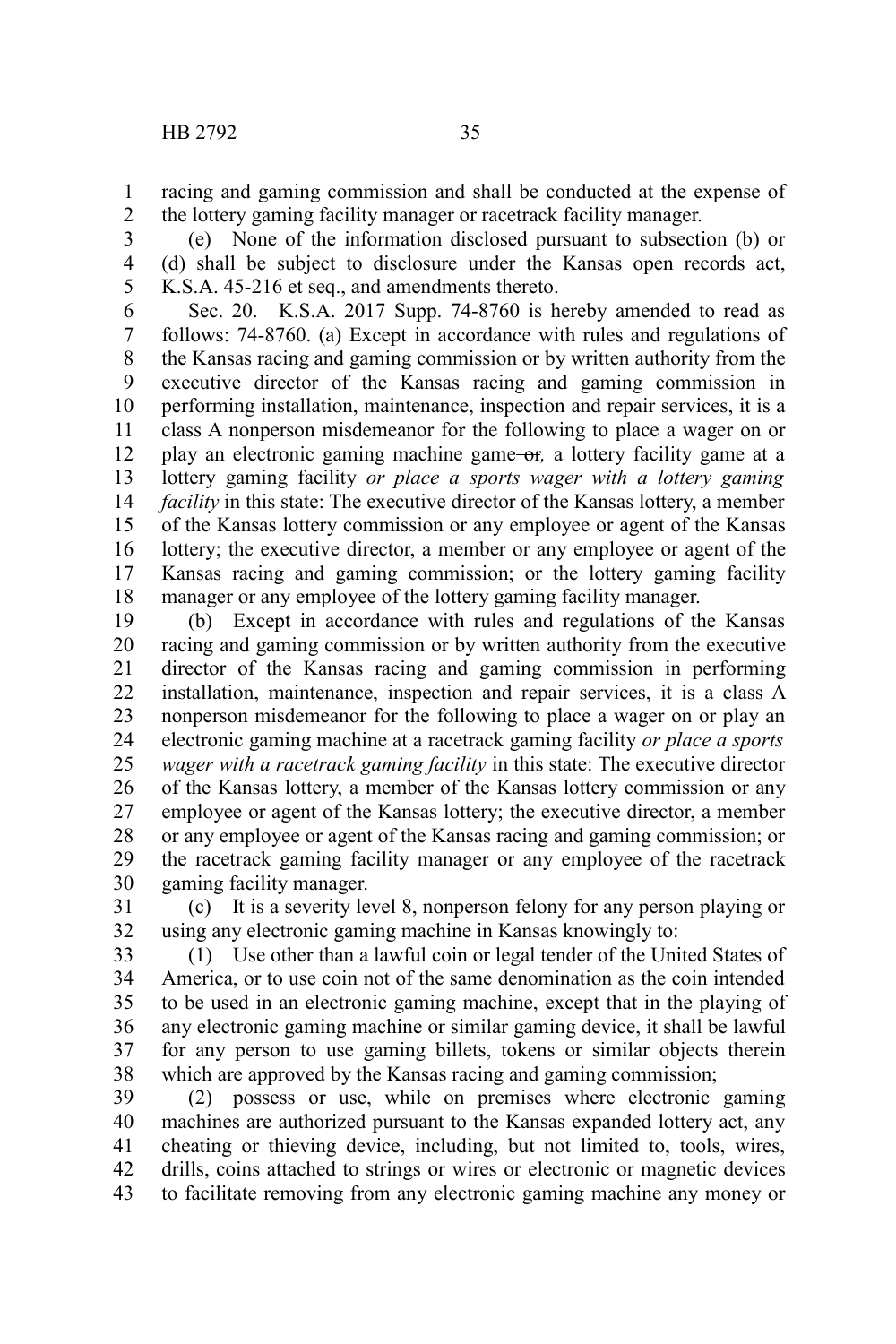contents thereof, except that a duly authorized agent or employee of the Kansas racing and gaming commission, lottery gaming facility manager or racetrack gaming facility manager may possess and use any of the foregoing only in furtherance of the agent's or employee's employment at 1 2 3 4

the lottery gaming facility or racetrack gaming facility; or 5

(3) possess or use while on the premises of a lottery gaming facility or racetrack gaming facility, or any location where electronic gaming machines are authorized pursuant to this act, any key or device designed for the purpose of or suitable for opening or entering any electronic gaming machine or similar gaming device or drop box. 6 7 8 9 10

(d) Any duly authorized agent or employee of the Kansas racing and gaming commission, a lottery gaming facility manager or a racetrack gaming facility manager may possess and use any of the devices described in subsections  $(c)(3)$  and  $(c)(4)$  in furtherance of inspection or testing as provided in the Kansas expanded lottery act or in furtherance of such person's employment at any location where any electronic gaming machine or similar gaming device or drop box is authorized pursuant to the Kansas expanded lottery act. 11 12 13 14 15 16 17 18

Sec. 21. K.S.A. 2017 Supp. 74-8763 is hereby amended to read as follows: 74-8763. Each person subject to a background check pursuant to the Kansas expanded lottery act *or Kansas sports wagering act* shall be subject to a state and national criminal history records check which conforms to applicable federal standards for the purpose of verifying the identity of the applicant and whether the person has been convicted of any crime that would disqualify the person from engaging in activities pursuant to this act. The executive director is authorized to use the information obtained from the national criminal history record check to determine the person's eligibility to engage in such activities. 19 20 21 22 23 24 25 26 27 28

Sec. 22. K.S.A. 2017 Supp. 74-8765 is hereby amended to read as follows: 74-8765. The Kansas lottery, lottery gaming facility managers, racetrack gaming facility managers, lottery gaming facility management contracts and racetrack gaming facility management contracts under the Kansas expanded lottery act *and Kansas sports wagering act* shall not be subject to the provisions of and restrictions on major procurement contracts, including, but not limited to, the provisions of K.S.A. 74-8705, and amendments thereto. 29 30 31 32 33 34 35 36

Sec. 23. K.S.A. 2017 Supp. 74-8769 is hereby amended to read as follows: 74-8769. Each person subject to a background check pursuant to the Kansas expanded lottery act *or Kansas sports wagering act* shall be subject to a state and national criminal history records check which conforms to applicable federal standards for the purpose of verifying the identity of the applicant and whether the person has been convicted of any crime that would disqualify the person from engaging in activities 37 38 39 40 41 42 43